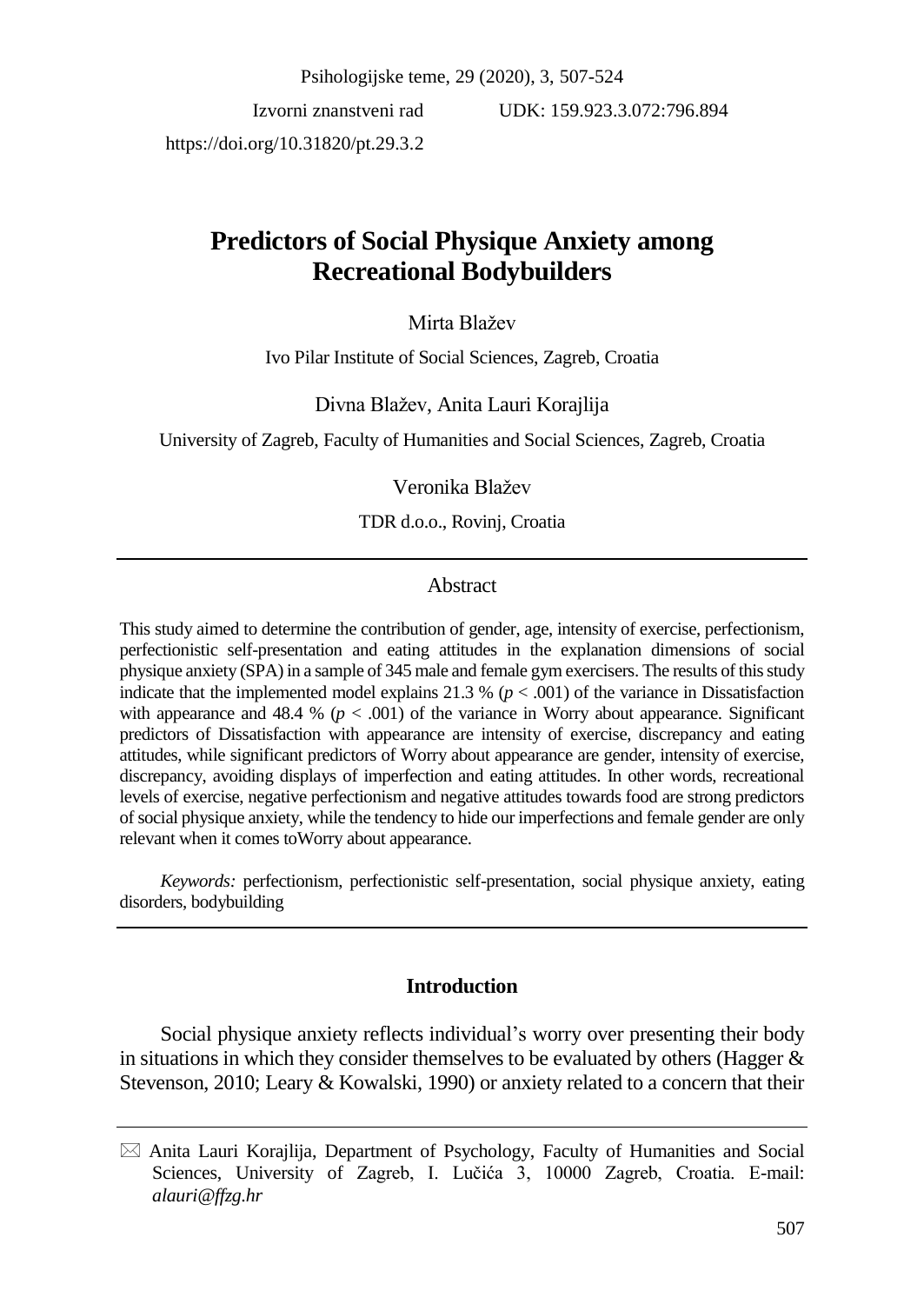body is negatively evaluated by others (Haase et al., 2002). Social physique anxiety and body dissatisfaction may be significant in the sporting context, where the conditions of exercise and sport place the physical body in the foreground. Namely, because the body is the centre of attention and exercise clothing itself is designed to give a strong visual impression of the body, exercising in such an environment contributes to increased body awareness (Katula et al., 1998) and accentuated social comparisons (Koyuncu et al., 2010). However, it is interesting to note that some studies have demonstrated that exercise and sports are associated with reduced social physique anxiety and less dissatisfaction with one's own body image (Hausenblas et al., 2004; Hurst et al., 2000; Mülazımoğlu-Ballı et al., 2010), while some research has suggested a connection between exercise and sports and elevated social physique anxiety (Sabiston et al., 2007), increased dissatisfaction with body image (Zabinski et al., 2001) and eating disorders (Eriksson et al., 2008; Höglund & Normén, 2002; Sundgot-Borgen & Torstveit, 2004).

Furthermore, it seems that focusing on exercise and one's own body can increase the probability of developing obsessive attitudes toward weight control (Adkins & Keel, 2005; Davis & Fox, 1993; Homan, 2010). Research has demonstrated that being excessively focused on body size and shape is the most significant psycho-social feature associated with the development of eating disorders in athletes (Griffiths et al., 2000; Homan, 2010; Stice 2002; Thompson & Stice, 2001; Williamson et al., 1995). Namely, athletes whose physical appearance affects self-evaluation of performance are more often excessively concerned with body mass and body shape than athletes whose physical appearance does not affect performance evaluation and non-athletes (Krentz & Warschburger, 2013; Schwarz et al., 2005; Smolak et al., 2000; Zucker et al., 1999). In addition, the prevalence of eating disorders is higher in sports that emphasize a lower percentage of body fat or a specific weight versus sports where this is less important (Chapman & Woodman, 2015; Krentz & Warschburger, 2011; Sundgot-Borgen & Torstveit, 2004). Factors triggering eating disorders include a prolonged period of childhood, frequent weight changes, a sudden increase in training volume and traumatic events (e.g. injury, loss of coaches), all of which are very common in bodybuilding.

Bodybuilders in the competitive sphere are evaluated by the degree to which muscle mass, volume, definition and symmetry are developed. Bolin (1992) describes the competitive muscular form as a highly groomed and nutritionally profiled perfection that cannot be maintained and from which competitors necessarily diverge after the competition day. As such, this ideal represents a very short-lived moment of psychological satisfaction. Despite the unsustainability of competitive body forms, this ideal remains the standard against which bodybuilders estimate their body beyond the competition season.

Many bodybuilders strive towards achieving this aesthetic perfection not only because of its expected benefits but also because of the values it symbolizes - control, self-discipline, competence and sexual desirability (Blouin & Goldfield, 1995).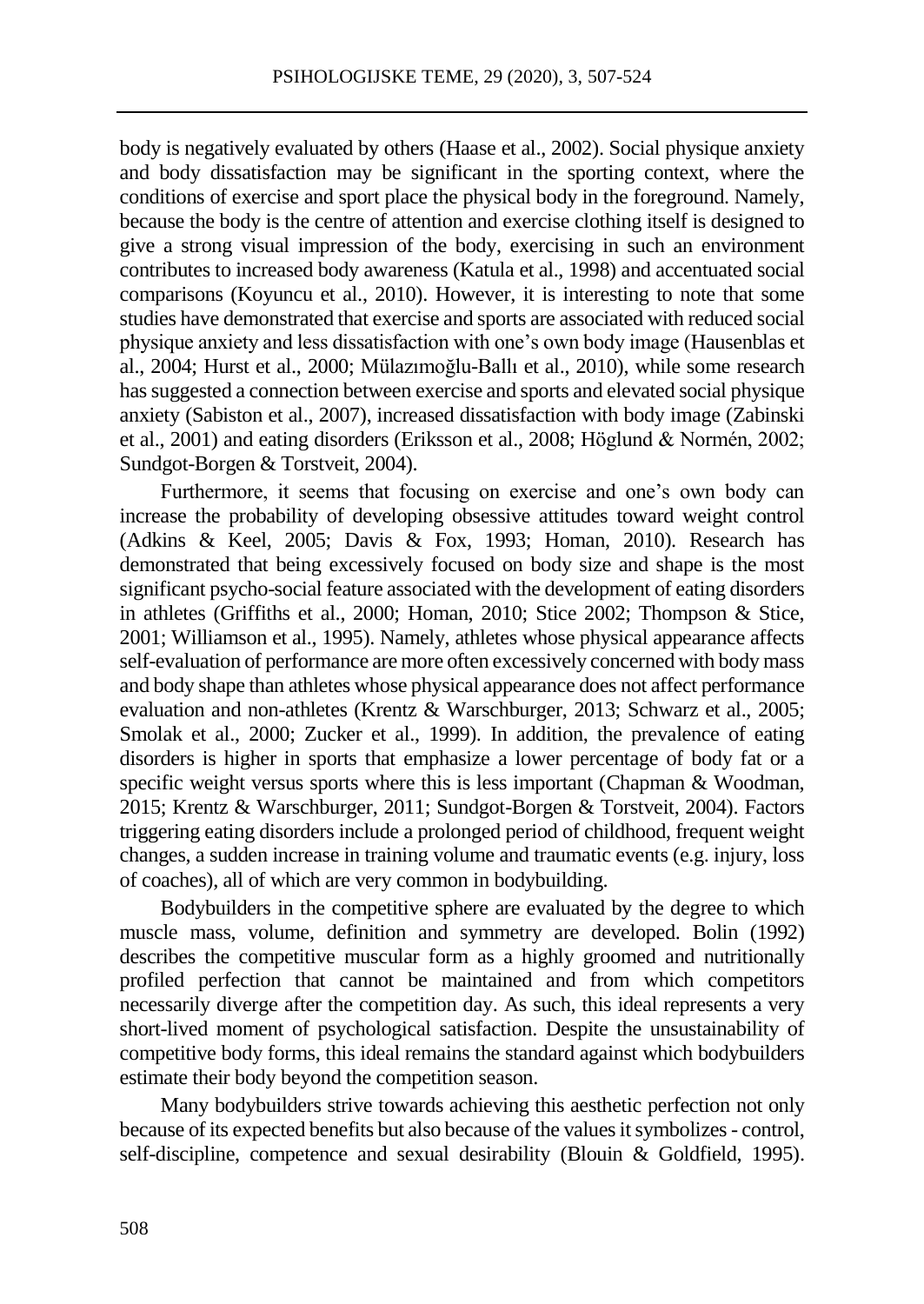Considering the investment needed to change one's shape and weight in order to conform to low body fat standards, bodybuilders can be vulnerable to the development of unhealthy eating habits and weight control practices. Research show that bodybuilders exhibit a high level of perfectionism (Davis & Scott-Robertson, 2000; Goldfield & Woodside, 2009), body dissatisfaction (Blouin & Goldfield, 1995; Goldfield & Woodside, 2009; Mitchell et al., 2016), feelings of anxiety, depression and isolation, a preoccupation with body weight and shape (Andersen & DiDomenico, 1992; Goldfield & Woodside, 2009; Mitchell et al., 2016), reduced self-confidence (Blouin & Goldfield, 1995; Goldfield & Woodside, 2009) and a tendency towards unhealthy methods of physical modification (e.g. strict diet and dehydration methods) (Andersen et al., 1998; Goldfield, 2009; Goldfield et al., 1998).

Based on the research, it is evident that negative aspects of perfectionism can lead to a number of difficulties for bodybuilders. The extreme form of perfectionist self-presentation might be relevant to research in sports, where athletes with a tendency to be excessively focused on presenting an image of perfection to other people might be at risk for various negative outcomes (Flett & Hewitt, 2005). For example, athletes who are overly focused on perfectionist self-presentation would be expected to be highly self-conscious and anxious individuals, overwhelmed by public appearance and body image (Flett & Hewitt, 2005; Mitchell et al., 2016). In such cases, some might try to meet their needs for perfectionist self-presentation through behaviour such as compulsive exercise, which is also related to dimensions of perfectionistic self-presentation, such as perfectionistic self-promotion and nondisplay or nondisclosure of imperfections (Flett & Hewitt, 2005; Flett et al., 1995). Previous studies have found a positive correlation between compulsive exercise and dimensions of perfectionism, such as high standards, discrepancy and order, among individuals with anorexia, bulimia, male bodybuilders and students (Davis & Scott-Robertson, 2000; Goldfield, 2009; McLaren et al., 2001), suggesting that individual differences in perfectionist self-presentation play a more pernicious role in exercise behaviour and excessive aspirations than the dimension of perfectionism itself.

From the above, it seems reasonable to conclude that bodybuilders are potentially sensitive to exhibiting fear of a negative evaluation of appearance and to the development of eating disorders. Despite numerous studies examining perfectionism, perfectionist self-presentation, social physique anxiety and eating disorders among bodybuilders, the relationships between these constructs have not yet been explored. This study aimed to determine the degree to which gender, age, intensity of gym exercise, perfectionism, perfectionistic self-presentation and attitudes towards nutrition contribute to the explanation of social physique anxiety. We expect that greater social physique anxiety will be found among women, persons more serious about exercise and those more pronounced on dimensions of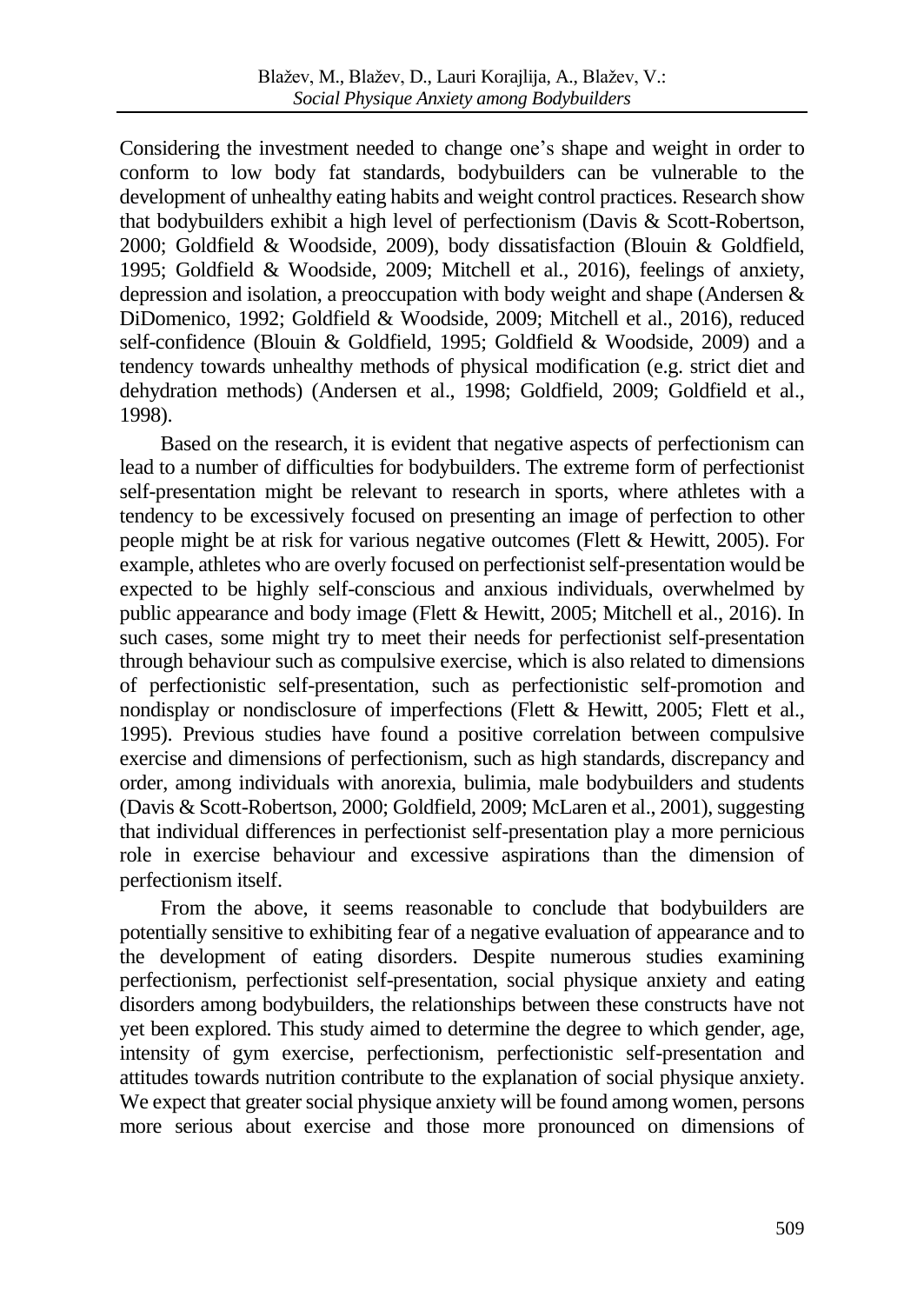perfectionism and perfectionistic self-presentation as well as those with distorted attitudes towards eating.

# **Method**

# **Participants**

The present study included 345 participants, most of whom were male (67 %). The average age of participants was  $\dot{M} = 27.3$  years (*SD* = 6.46, range 15-52 years). Table 1 presents the various socio-demographic and other characteristics of the examined sample.

#### Table 1

|                                     |                                                 |                | %    |
|-------------------------------------|-------------------------------------------------|----------------|------|
|                                     | Male                                            | 231            | 67.0 |
| Gender                              | Female                                          | 114            | 33.0 |
|                                     | Elementary school                               | 1              | 0.3  |
| Highest level of                    | <b>High School</b>                              | 131            | 38.0 |
| education                           | Community College and College                   | 178            | 51.6 |
|                                     | Master's Degree and Doctorate                   | 35             | 10.1 |
|                                     | Unemployed                                      | 41             | 11.9 |
|                                     | Student                                         | 118            | 34.2 |
| <b>Work Activity</b>                | Employed                                        | 185            | 53.6 |
|                                     | Retired                                         | 1              | 0.3  |
|                                     | Up to 6 months                                  | 30             | 8.7  |
| Time length of<br>exercise in a gym | From 6 to 12 months                             | 25             | 7.2  |
|                                     | From 12 to 24 months                            | 39             | 11.3 |
|                                     | More than 24 months                             | 251            | 72.8 |
|                                     | Individual training in a gym not according to a | 150            | 43.5 |
| Type of workout                     | professional program                            |                |      |
| in a gym                            | Individual training in a gym according to a     | 164            | 47.5 |
|                                     | professional program                            |                |      |
|                                     | Training in a gym with a personal trainer       | 31             | 9.0  |
|                                     | Reducing weight                                 | 40             | 11.6 |
| Main goal of                        | Improving health                                | 48             | 13.9 |
| exercise                            | Developing muscle mass                          | 150            | 43.5 |
|                                     | Meeting new people/socializing/fun              | $\overline{2}$ | 0.6  |
|                                     | Increasing endurance and/or strength            | 105            | 30.4 |
|                                     | Up to 4 hours per week                          | 52             | 15.1 |
| Frequency of                        | 4 to 7 hours per week                           | 159            | 46.1 |
| workout                             | More than 7 hours per week                      | 134            | 38.8 |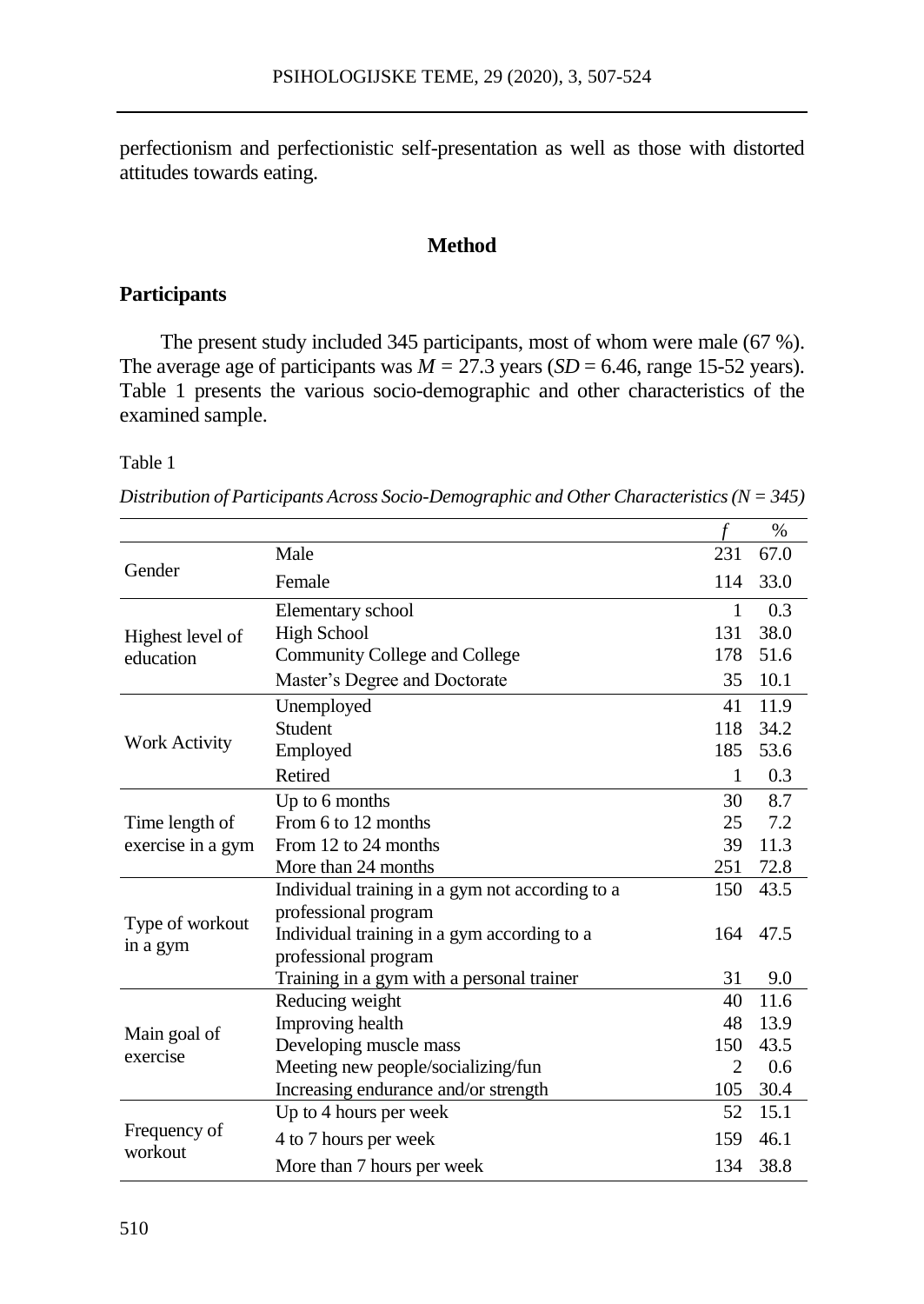|               |                              |     | %    |
|---------------|------------------------------|-----|------|
| Degree of     | Recreational athlete         | 88  | 25.5 |
| intensity of  | Serious recreational athlete | 193 | 55.9 |
| exercise      | Competitive athlete          | 64  | 18.6 |
|               | Extremely below average      | 4   | 1.2  |
| Self-assessed | Below average                | 11  | 3.2  |
| physical      | Average                      | 99  | 28.7 |
| preparedness  | Above average                | 194 | 56.2 |
|               | Extremely above average      |     | 10.7 |

Most participants hold a college or community college degree, and most of them are employed. When it comes to working out, most participants report having been frequenting a gym for more than 24 months, exercise at the gym for 4 to 7 hours per week and predominantly work out individually, with or without use of a professional program. For most participants, the main goal of exercising is developing muscle mass. Most participants rate their workout as serious recreation and consider themselves to be in above average physical shape.

## **Measures**

The *Almost Perfect Scale-Revised* (*APS-R*, Slaney et al., 2001) is intended for the measurement of adaptive and non-adaptive dimensions of perfectionism. The APS-R consists of 23 items that are divided into three subscales: (1) the *High standards* subscale consists of 7 items that measure high personal standards and performance expectations (e.g. *I have high expectations for myself*); (2) the *Order* subscale consists of 4 items and measures individual preferences for order and organization (e.g. *I am a neat person*); and (3) the *Discrepancy* subscale has 12 items and measures negative features of perfectionism in which there arises a disparity between personal standards and perceived competence (e.g. *I rarely meet my high standards*). In completing the APS-R, participants responded by indicating their agreement to each of the 23 statements using a 7-point scale ranging from 1 (*Strongly disagree*) to 7 (*Strongly agree*). A higher score indicates more pronounced characteristics in each of the individual subscales. In this study, reliability measured by Cronbach alpha is: α = .79 for the *High Standards* subscale, α = .87 for the *Order* subscale and  $\alpha$  = .89 for the *Discrepancy* subscale.

The *Perfectionistic Self-Presentation Scale (PSPS,* Hewitt et al., 2003*)* is a 27 item measure of an individual's need to publicly display his or her perfection. It consists of three subscales: *Perfectionistic self-promotion* (10 items; *It is very important that I always appear to be on top of things*), *Nondisplay of imperfection*  (10 items; *I do not want people to see me do something unless I am very good at it*) and *Nondisclosure of imperfection* (7 items; *Admitting failure to others is the worst possible thing*). Respondents rate their agreement with each statement on a 7-point Likert scale ranging from 1 (*Strongly disagree*) to 7 (*Strongly agree*). Results are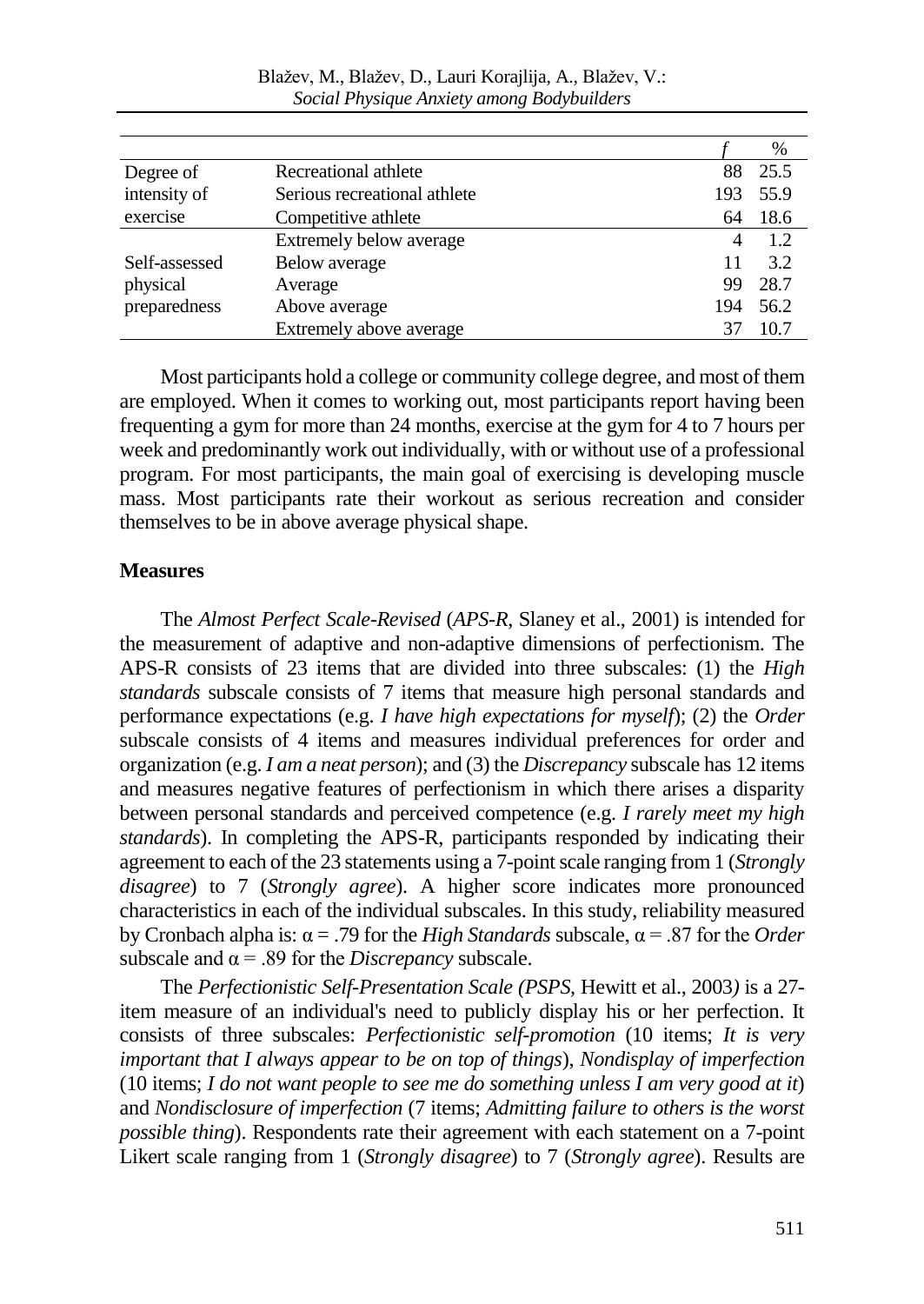formulated as a linear combination for each subscale independently, while higher score indicates greater expression of a particular dimension. The Cronbach alpha values are .87 for the *Perfectionistic self-promotion* subscale; .87 for the *Nondisplay of imperfection* subscale and .72 for the *Nondisclosure of imperfection* subscale.

The *Social Physique Anxiety Scale* (*SPAS*, Hart et al., 1989) is a tool for measuring worry related to beliefs that one is being negatively evaluated by others based on the appearance. The *SPAS* is a self-assessment questionnaire in which participants respond to 12 statements using a 5-point scale (1 = *Not at all characteristic of me*, 5 = *Extremely characteristic of me*). Because statements are in both positive and negative directions, the total score is calculated as the sum of all negatively worded statements and reverse scoring of the positively worded statements. A higher score indicates higher social physique anxiety.

Research has demonstrated satisfactory validity and reliability for the *SPAS* (Hart et al., 1989). However, because the SPAS demonstrated unsatisfactory internal consistency ( $\alpha$  = .42) in a Croatian sample, a modified scale was constructed (Lauri Korajlija et al., 2017). The *Dissatisfaction with appearance* subscale consists of 3 items and measures the degree to which a person is dissatisfied with the form and shape of their body (e.g. *When I look in the mirror I feel good about my physique or figure*). The *Worry about appearance* subscale has 7 items and measures concern with how others evaluate the individual's body shape and form (e.g. *When in a bathing suit, I often feel nervous about how well-proportioned my body is*). The Cronbach alpha reliability coefficients have shown satisfactory reliability on both dimensions:  $\alpha = .88$  for the *Worry about appearance* subscale and  $\alpha = .80$  for the *Dissatisfaction with appearance* subscale.

The *Disordered Eating Attitude Scale (DEAS,* Alvarenga et al., 2013) measure beliefs, thoughts, feelings, behaviours, and relationships towards food. It is intended for both clinical and non-clinical populations and consists of 25 questions (question 1 has additional a, b, c parts) divided into two parts. The first part of the questionnaire includes 12 questions concerning eating habits and the assessment of healthy food. In first question participants evaluate the degree to which 13 food items (e.g. *Sugar, French fries, Oil, Bread, Rice, Beans, Pasta, Red meat, Whole milk, Cheese, Vegetables, Fruits and White meat*) are considered to be healthy and necessary in their diet (1 = *Eating this food often is healthy and necessary*; 3 = *Eating this food occasionally is healthy and necessary*; 5 = *Not eating this food is healthy and necessary*), with higher score indicating distorted assessment of healty food. In remaining 11 questions participants answer "*Yes*" or "*No*" to questions concerning their eating habits (e.g. *Do you "skip" meals to avoid putting on weight?*), and are scored with 1 or 5, with higher score indicating bad eating habits. The second part of the questionnaire involves the evaluation of eating attitudes with 13 questions (e.g. *I feel guilty when I eat something that I thought I should not eat for some reason*) on a 5-point scale  $(1 = Always; 5 = Rarely/never)$ . The theoretical range of results is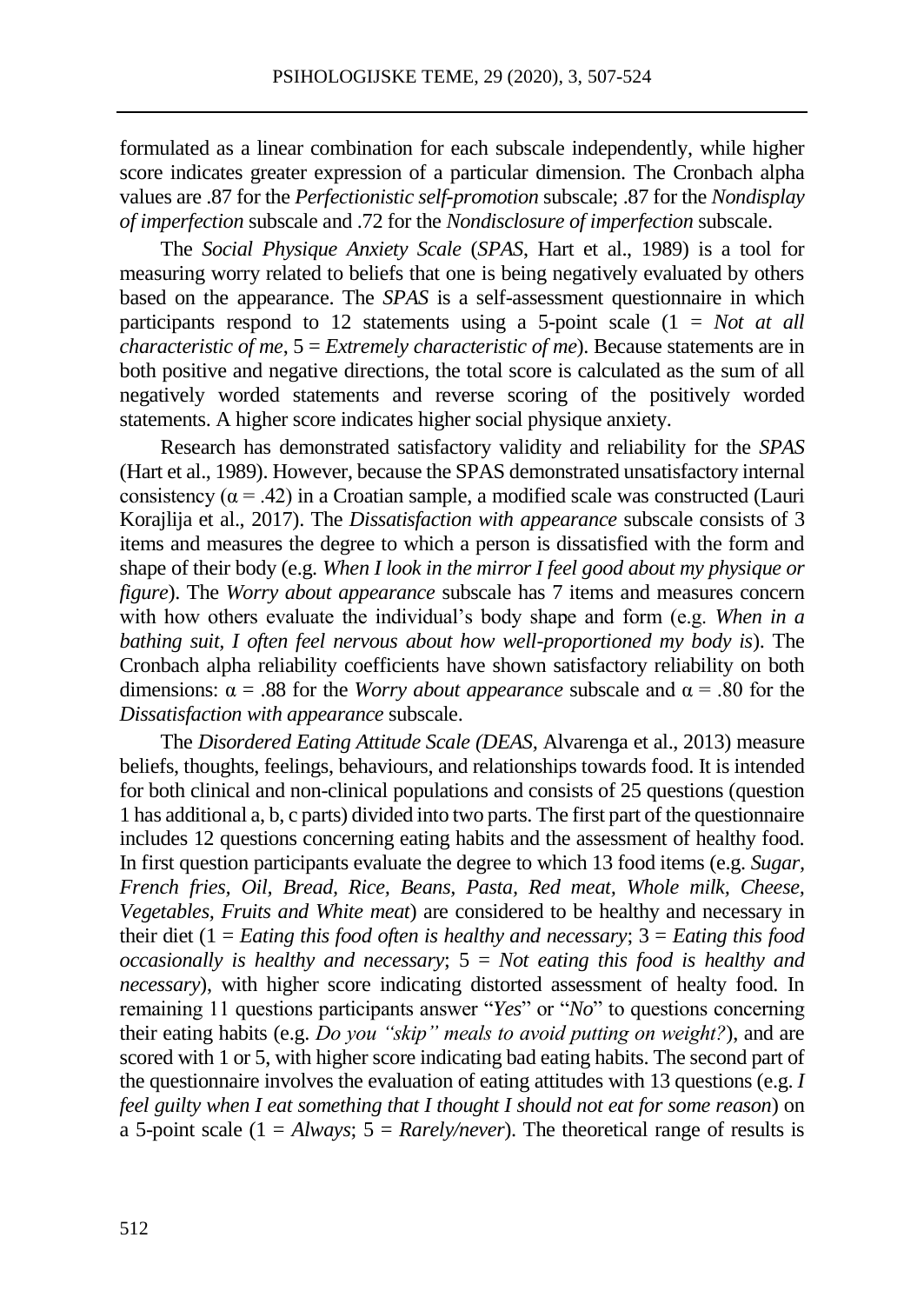from 37 to 185, with higher scores indicating more highly negative attitudes towards eating. The reliability of the total scores is  $\alpha = .78$ .

# **Procedure**

For the purposes of conducting the present study, an online questionnaire was created on "Survey Monkey". The questionnaire was forwarded to participants together with a short letter emphasizing the voluntary and anonymous nature of participation in the research. Questionnaire distribution was completed via social networks and online forums related to working out in gyms, where recreational athletes and competitive bodybuilders share experience and knowledge with each other (e.g. Forum Teretana, FC XXL, FC JUMP).

#### **Results**

Table 2 presents descriptive data for all measured variables of social physique anxiety (Dissatisfaction with appearance and Worry about appearance), perfectionistic self-presentation (Perfectionistic self-promotion, Nondisplay of imperfection, Nondisclosure of imperfection), perfectionism (High standards, Order, Discrepancy) and eating attitudes (DEAS) as well as the values of the Kolmogorov-Smirnov test for normality of distribution.

#### Table 2

|                                           | M    | Mdn | <b>SD</b> | Min | Max | Skew.   | Kurt.   | Z.        |
|-------------------------------------------|------|-----|-----------|-----|-----|---------|---------|-----------|
| <b>Dissatisfaction</b><br>with appearance | 7.6  | 7   | 2.68      | 3   | 15  | 0.46    | $-0.16$ | $0.13***$ |
| Worry about<br>appearance                 | 16.6 | 15  | 6.90      | 7   | 35  | 0.59    | $-0.50$ | $0.11***$ |
| Perfectionistic<br>self-promotion         | 37.6 | 38  | 11.89     | 10  | 70  | 0.15    | $-0.48$ | 0.05      |
| Nondisplay of<br>imperfection             | 36.7 | 36  | 12.70     | 10  | 70  | 0.01    | $-0.67$ | $0.06*$   |
| Nondisclosure<br>of imperfection          | 22.1 | 22  | 7.05      | 7   | 46  | 0.42    | 0.25    | $0.06***$ |
| Discrepancy                               | 42.2 | 41  | 14.98     | 14  | 79  | 0.25    | $-0.77$ | $0.07**$  |
| Order                                     | 22.1 | 23  | 4.57      | 8   | 28  | $-0.78$ | 0.05    | $0.12***$ |
| High standards                            | 39.1 | 40  | 6.34      | 17  | 49  | $-0.70$ | 0.25    | $0.13***$ |
| <b>DEAS</b>                               | 77.7 | 75  | 16.22     | 44  | 138 | 0.80    | 0.69    | $0.07**$  |

*Descriptive Data and Kolmogorov Smirnov Test for Dimensions of Social Physique Anxiety, Perfectionistic Self-Presentation, Perfectionism and Eating Attitudes (N = 345)*

*Note*. Skew. = Skewness; Kurt. = Kurtosis;  $p < .05$ ,  $p < .01$ .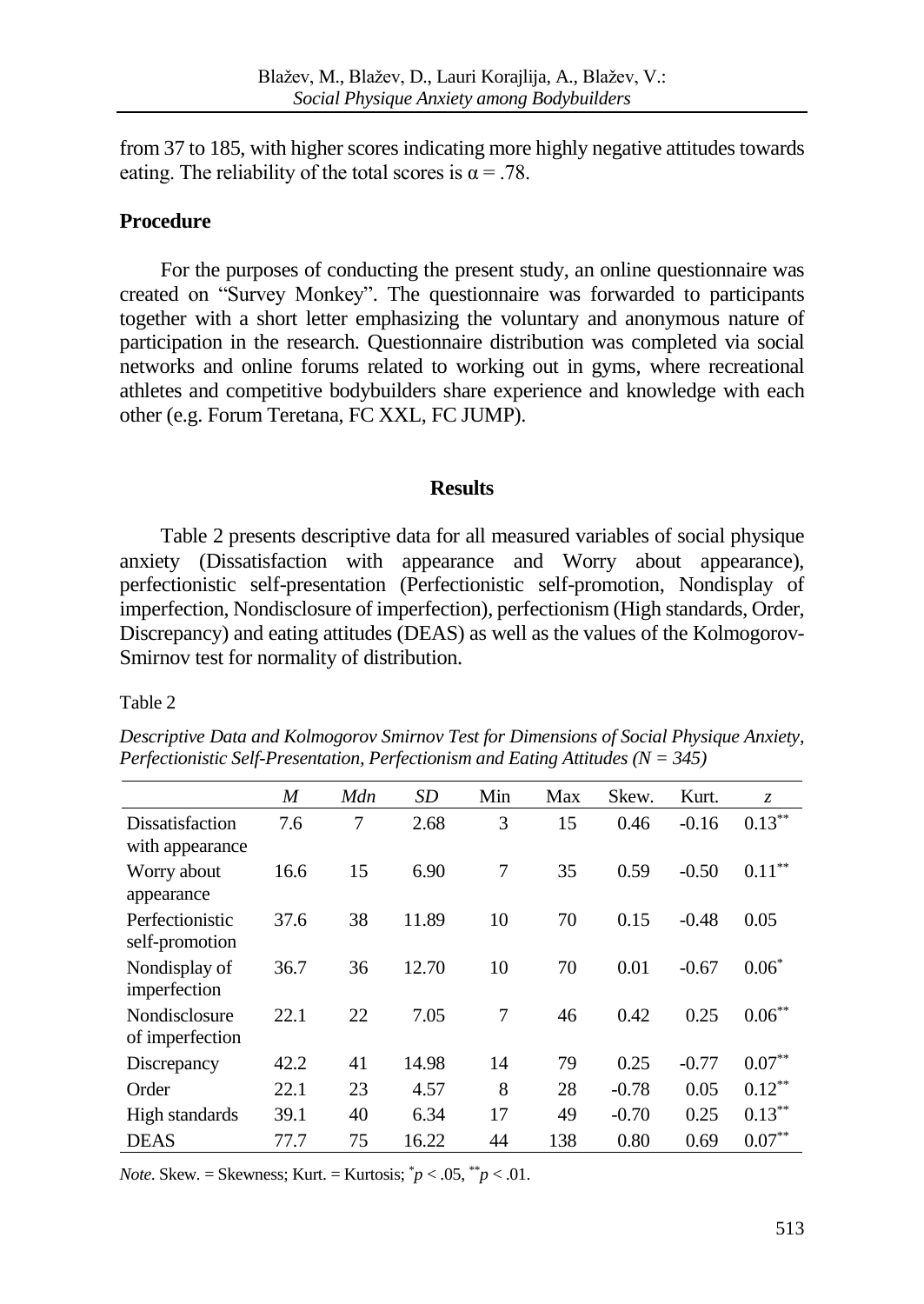From the data presented in Table 2, it is evident that the distribution of results on all variables, apart from Perfectionistic self-promotion ( $p = .08$ ), deviates from normal ( $p < .05$ ). The Dissatisfaction with appearance, Worry about appearance, Nondisplay of imperfection, Nondisclosure of imperfection, Discrepancy and DEAS variables all have a positive asymmetric distribution, while Order and High standards variables have a negative asymmetric distribution.

However, given the absence of extreme deviations in the curvature and symmetry of distributions (Kline, 2005), the necessary pre-requisite of a normal distribution for parametric statistics can be considered to have been met.

In order to determine which variable clusters - (1) gender and age, (2) intensity of exercise, (3) dimensions of perfectionism, (4) dimensions of perfectionistic selfpresentation and (5) eating attitudes – explain the variance in dimensions of social physique anxiety (Dissatisfaction with appearance and Worry about appearance), two hierarchical regression analyses were performed. The results of this analysis are presented in Tables 4 and 5, while the correlations between all variables are presented in Table 3.

#### Table 3

*Interrelationship Between Predictors (Age, Gender, Intensity of Exercise, Dimensions of Perfectionism and Perfectionistic Self-Presentation, Eating Attitudes) and Criterion (Dissatisfaction with Appearance and Worry About Appearance) (N = 345)*

|                                     | 1      | 2       | 3         | $\overline{4}$ | 5        | 6        | 7         | 8         | 9         | 10       |
|-------------------------------------|--------|---------|-----------|----------------|----------|----------|-----------|-----------|-----------|----------|
| <b>DWA</b>                          | $-.03$ | .08     | $-.31***$ | $-.11*$        | $.23***$ | $-.07$   | .06       | $.16***$  | $.14*$    | $.28***$ |
| WAA                                 | $-.10$ | $.30**$ | $-.22**$  | $-.01$         | $.44***$ | .06      | $.36***$  | $.49***$  | $.28***$  | $.51***$ |
| 1 Age                               |        | $.11*$  | .04       | $-.03$         | $-.05$   | .06      | $-.17***$ | $-.15***$ | $-.17***$ | $-.12*$  |
| 2 Gender                            |        |         | $-.15***$ | .02            | .09      | .04      | $-.07$    | .02       | $-0.06$   | $.19***$ |
| 3 Intensity                         |        |         |           | $.21***$       | .07      | $.14*$   | .06       | $-.04$    | .04       | $-.05$   |
| 4 High standards                    |        |         |           |                | $.16***$ | $.45***$ | $.24***$  | .04       | .07       | $.10\,$  |
| 5 Discrepancy                       |        |         |           |                |          | .08      | $.27***$  | $.45***$  | $.35***$  | $.33***$ |
| 6 Order                             |        |         |           |                |          |          | $.17***$  | .05       | .03       | .08      |
| 7 Perfectionistic<br>self-promotion |        |         |           |                |          |          |           | $.76***$  | $.65***$  | $.38***$ |
| 8 Nondisplay of<br>imperfection     |        |         |           |                |          |          |           |           | $.66***$  | $.36***$ |
| 9 Nondisclosure<br>of imperfection  |        |         |           |                |          |          |           |           |           | $.26***$ |
| 10 DEAS                             |        |         |           |                |          |          |           |           |           |          |

*Note*. DWA = Dissatisfaction with appearance; WAA = Worry about appearance;  $\gamma p < .05$ ,  $\gamma p < .01$ .

The data presented in Table 3 demonstrates that Dissatisfaction with appearance has low negative correlations with intensity of exercise and high standards and low positive correlations with DEAS, Discrepancy, Nondisplay of imperfection and Nondisclosure of imperfection. These correlations are all statistically significant. In contrast, age ( $p = .56$ ), Perfectionistic self-promotion ( $p = .31$ ), Order ( $p = .22$ ) and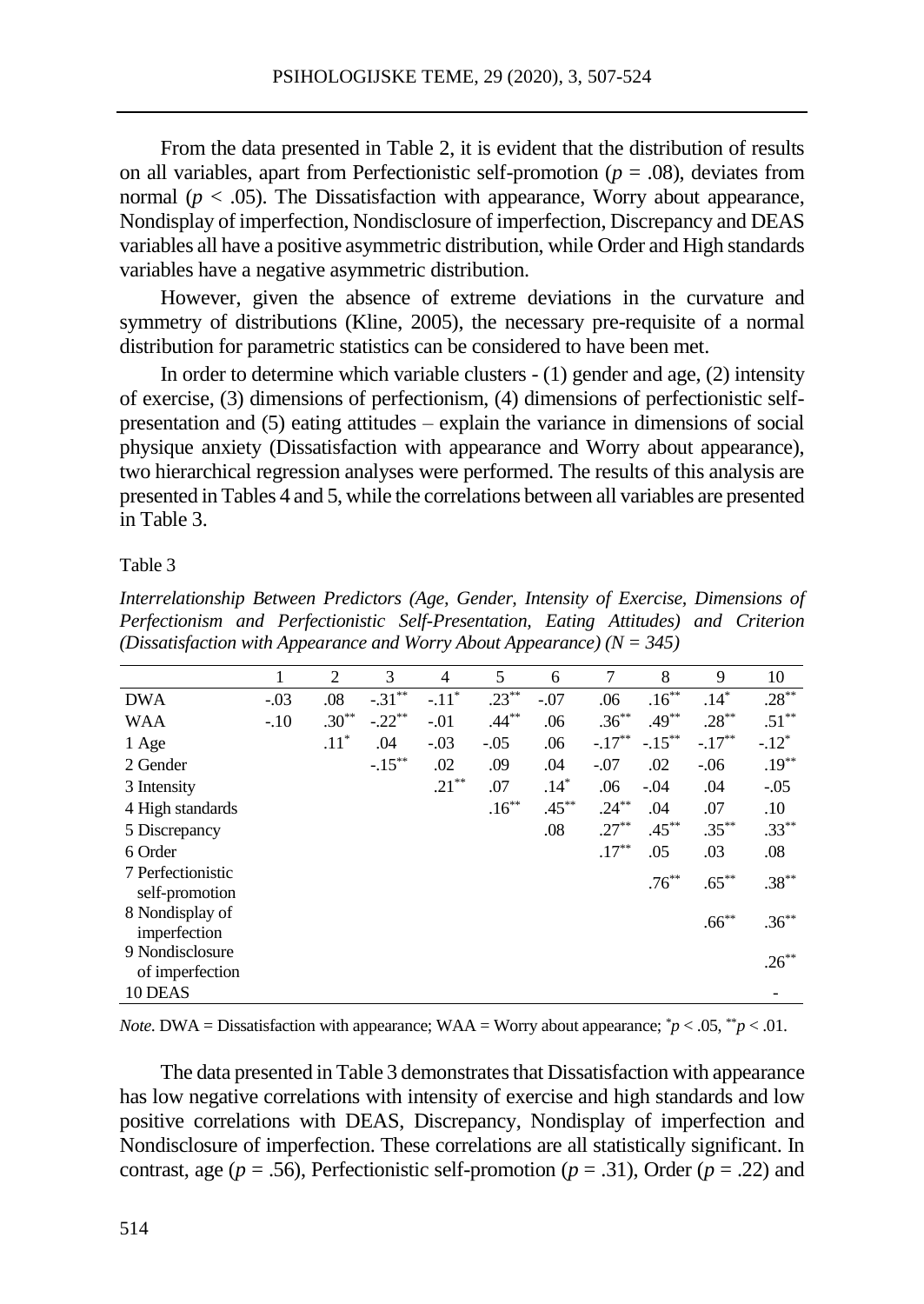gender  $(p = .16)$  variables are not statistically significantly related to Dissatisfaction with appearance.

The statistically significant but low positive correlations with Worry about appearance indicate that Perfectionistic self-promotion, gender, Nondisclosure of imperfection, DEAS, Nondisplay of imperfection and Discrepancy are associated with Worry about appearance, while intensity of exercise is statistically significantly, but negatively related to Worry about appearance. High standards  $(p=.89)$ , Order  $(p$  $=$  .28) and age ( $p = .06$ ) were not statistically significantly related to Worry about appearance.

Table 4

*Hierarchical Multiple Regression Predicting Dissatisfaction with Appearance (N = 345)*

|                     |                                                 |                  |                                    |                  |                                                         |                  |                                                         |                  |                                                                 | Step 5             |
|---------------------|-------------------------------------------------|------------------|------------------------------------|------------------|---------------------------------------------------------|------------------|---------------------------------------------------------|------------------|-----------------------------------------------------------------|--------------------|
| Step                | β                                               | $\boldsymbol{p}$ | β                                  | $\boldsymbol{p}$ | β                                                       | $\boldsymbol{p}$ | β                                                       | $\boldsymbol{p}$ | β                                                               | $\boldsymbol{p}$   |
| Age                 | $-.04$                                          | .46              | $-0.02$                            | .67              | $-.01$                                                  | .87              | .001                                                    | .98              | .02                                                             | .69                |
| Gender <sup>b</sup> | .08                                             | .14              | .03                                | .53              | .01                                                     | .85              | .01                                                     | .79              | $-.03$                                                          | .53                |
| Intensity of        |                                                 |                  | $-.30$                             | < 0.001          | $-.30$                                                  | < 0.001          | $-30$                                                   | < 0.001          | $-29$                                                           | < 0.001            |
| exercise            |                                                 |                  |                                    |                  |                                                         |                  |                                                         |                  |                                                                 |                    |
| High standards      |                                                 |                  |                                    |                  | $-.09$                                                  | .11              | $-.08$                                                  | .16              | $-.08$                                                          | .19                |
| Discrepancy         |                                                 |                  |                                    |                  | .27                                                     | < 0.001          | .24                                                     | < 0.001          | .18                                                             | < 0.001            |
| Order               |                                                 |                  |                                    |                  | $-.01$                                                  | .94              | $-.01$                                                  | .96              | $-.01$                                                          | .88                |
| Perfectionistic     |                                                 |                  |                                    |                  |                                                         |                  | $-.04$                                                  | .67              | $-.13$                                                          | .16                |
| self-promotion      |                                                 |                  |                                    |                  |                                                         |                  |                                                         |                  |                                                                 |                    |
| Nondisplay of       |                                                 |                  |                                    |                  |                                                         |                  | .02                                                     | .85              | .02                                                             | .84                |
| imperfection        |                                                 |                  |                                    |                  |                                                         |                  |                                                         |                  |                                                                 |                    |
|                     |                                                 |                  |                                    |                  |                                                         |                  |                                                         |                  |                                                                 | .14                |
|                     |                                                 |                  |                                    |                  |                                                         |                  |                                                         |                  |                                                                 |                    |
|                     |                                                 |                  |                                    |                  |                                                         |                  |                                                         |                  |                                                                 | < 0.001            |
|                     |                                                 |                  |                                    |                  |                                                         |                  |                                                         |                  |                                                                 | $R^2 = .21$        |
|                     |                                                 |                  |                                    |                  |                                                         |                  |                                                         |                  |                                                                 | $\Delta R^2 = .04$ |
|                     |                                                 |                  |                                    |                  |                                                         |                  |                                                         |                  |                                                                 | p < .001           |
|                     | Nondisclosure of<br>imperfection<br><b>DEAS</b> |                  | Step 1<br>$R^2 = .01$<br>$p = .28$ |                  | Step 2<br>$R^2 = .09$<br>$\Delta R^2 = .09$<br>p < .001 |                  | Step 3<br>$R^2 = .17$<br>$\Delta R^2 = .07$<br>p < .001 | .09              | Step 4<br>.21<br>$R^2 = .17$<br>$\Delta R^2 = .01$<br>$p = .54$ | .10<br>.24         |

*Note*. Step 1: Socio-demographic characteristics; Step 2: Exercise habits; Step 3: Dimensions of perfectionism; Step 4: Dimensions of perfectionistic self-presentation; Step 5: Eating attitudes; <sup>b</sup>Gender is coded  $1 =$  male,  $2 =$  female. Coefficients significant at 5 % level are typed in boldface.

Results demonstrate that this model, containing five clusters of predictors (gender and age, intensity of exercise, dimensions of perfectionism, dimensions of perfectionistic self-presentation and eating attitudes) explains 21.3 % of the variance in Dissatisfaction with appearance. Significant predictors of Dissatisfaction with appearance are intensity of exercise  $(R^2 = .09, p < .001)$ , dimensions of perfectionism  $(R^2 = .07, p < .001)$  and eating attitudes  $(R^2 = .04, p < .001)$ . Gender and age  $(p = .28)$ and dimensions of perfectionistic self-presentation ( $p = .54$ ) were not statistically significant predictors of Dissatisfaction with appearance.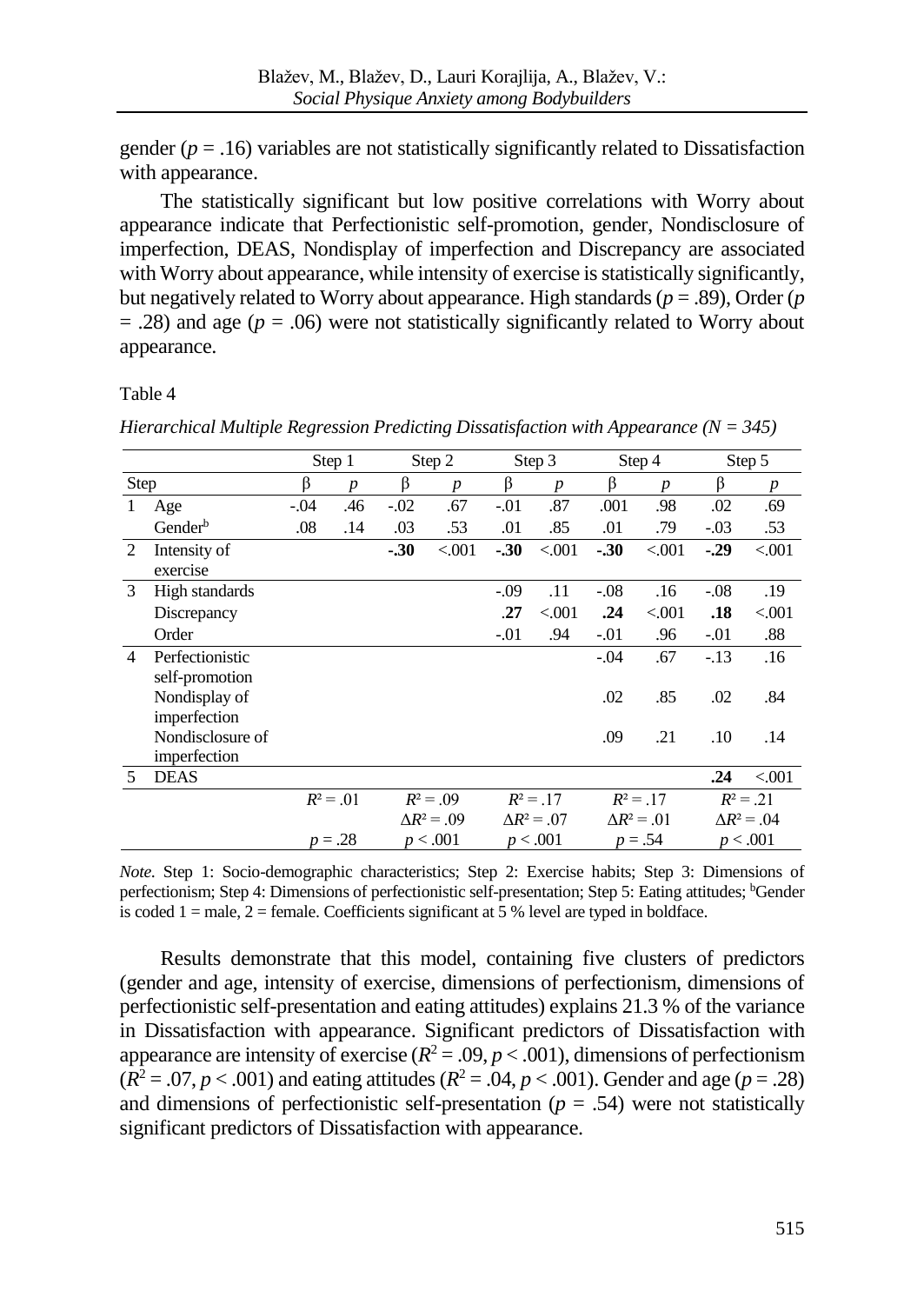Together, these results demonstrate that statistically significant predictors of Dissatisfaction with appearance are the intensity of exercise, Discrepancy and DEAS, where recreational levels of exercise, more negative eating attitudes and higher negative perfectionism are associated with greater Dissatisfaction with appearance.

Using the same set of predictors, a hierarchical regression analysis was also conducted in order to examine the variance in the Worry about appearance dimension (Table 5).

Table 5

|                               |                     |       | Step 1           |       | Step 2             |        | Step 3             |         | Step 4             |         | Step 5             |
|-------------------------------|---------------------|-------|------------------|-------|--------------------|--------|--------------------|---------|--------------------|---------|--------------------|
| Step                          |                     | β     | $\boldsymbol{p}$ | β     | $\boldsymbol{p}$   | β      | $\boldsymbol{p}$   | β       | $\boldsymbol{p}$   | β       | $\boldsymbol{p}$   |
| -1                            | Age                 | $-14$ | .01              | $-13$ | .01                | $-11$  | .02                | $-0.06$ | .17                | $-.04$  | .36                |
|                               | Gender <sup>b</sup> | .32   | < 0.001          | .29   | < 0.001            | .24    | < 0.001            | .25     | < 0.001            | .20     | < 0.001            |
| $\mathfrak{D}_{\mathfrak{p}}$ | Intensity of        |       |                  | $-17$ | .001               | $-.20$ | < 0.001            | $-.19$  | < 0.001            | $-17$   | < 0.001            |
|                               | exercise            |       |                  |       |                    |        |                    |         |                    |         |                    |
| 3                             | High standards      |       |                  |       |                    | $-.08$ | .12                | $-10$   | .05                | $-0.09$ | .06                |
|                               | Discrepancy         |       |                  |       |                    | .43    | < 0.001            | .31     | < 0.001            | .24     | < 0.001            |
|                               | Order               |       |                  |       |                    | .09    | .09                | .06     | .23                | .05     | .27                |
| $\overline{4}$                | Perfectionistic     |       |                  |       |                    |        |                    | .18     | .01                | .08     | .29                |
|                               | self-promotion      |       |                  |       |                    |        |                    |         |                    |         |                    |
|                               | Nondisplay of       |       |                  |       |                    |        |                    | .25     | < 0.001            | .25     | < 0.001            |
|                               | imperfection        |       |                  |       |                    |        |                    |         |                    |         |                    |
|                               | Nondisclosure of    |       |                  |       |                    |        |                    | $-.10$  | .10                | $-.08$  | .16                |
|                               | imperfection        |       |                  |       |                    |        |                    |         |                    |         |                    |
| 5                             | <b>DEAS</b>         |       |                  |       |                    |        |                    |         |                    | .29     | < 0.001            |
|                               |                     |       | $R^2 = .11$      |       | $R^2 = .14$        |        | $R^2 = .32$        |         | $R^2 = .42$        |         | $R^2 = .48$        |
|                               |                     |       |                  |       | $\Delta R^2 = .03$ |        | $\Delta R^2 = .19$ |         | $\Delta R^2 = .10$ |         | $\Delta R^2 = .06$ |
|                               |                     |       | p < .001         |       | $p = .001$         |        | p < .001           |         | p < .001           |         | p < .001           |

*Hierarchical Multiple Regression Predicting Worry About Appearance (N = 345)*

*Note*. Step 1: Socio-demographic characteristics; Step 2: Exercise habits; Step 3: Dimensions of perfectionism; Step 4: Dimensions of perfectionistic self-presentation; Step 5: Eating attitudes; <sup>b</sup>Gender is coded  $1 =$  male,  $2 =$  female. Coefficients significant at 5 % level are typed in boldface.

Hierarchical regression confirmed that the model (i.e. the entire set of five variable clusters - gender and age, intensity of exercise, dimensions of perfectionism, dimensions of perfectionistic self-presentation, eating attitudes) predicted 48.4 % of the variance in Worry about appearance. While all predictor clusters were found to statistically significantly explain the variance in Worry about appearance, the third variable cluster (dimensions of perfectionism) represented the largest single contribution (19 %) to explaining this variance.

Further, the results indicate that DEAS ( $p < .001$ ), Nondisplay of imperfection  $(p = .001)$ , Discrepancy ( $p < .001$ ), gender ( $p < .001$ ) and intensity of exercise ( $p <$ .001) are statistically significant predictors of Worry about appearance. Together,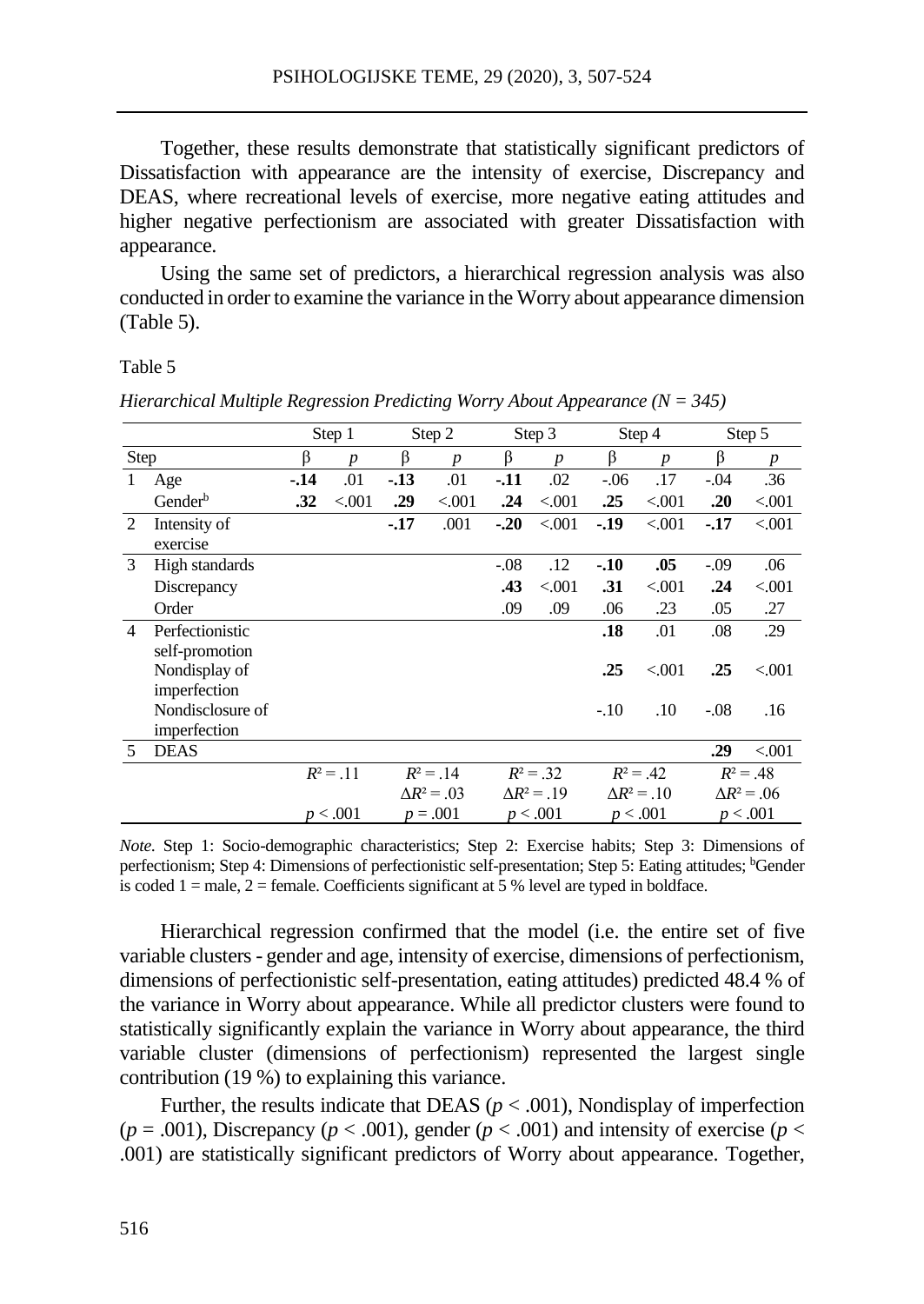these results demonstrate that recreational levels of exercise, more negative eating attitudes, higher negative perfectionism and higher tendencies to hide one's imperfections are associated with greater Worry about appearance. The Worry about appereance is higher in females.

#### **Discussion**

The present study aimed to identify predictors of social physique anxiety among recreational bodybuilders. We predicted that participants with a negative attitude towards food, more pronounced negative aspects of perfectionism and more pronounced perfectionist self-representation would demonstrate greater concern and dissatisfaction with appearance. We were also interested in examining how exercise intensity, as a variable related to exercise habits, contributes to explaining the expression of social physique anxiety.

The used model, representing a set of five predictor clusters (gender and age, intensity of exercise, dimensions of perfectionism, dimensions of perfectionistic selfpresentation, eating attitudes), explains 21.3 % of the variance in Dissatisfaction with appearance and 48.4 % of the variance in Worry about appearance. These findings are partially consistent with our expectations. However, given the previously confirmed correlations between various predictors from the model and social physique anxiety (Flett et al., 1995; Haase et al., 2002; Krane et al., 2001; Sabiston et al., 2005; Salovey & Rodin, 1984; Tesser & Campbell, 1982; Vanraalte et al., 1998; Woodman  $&$  Steer, 2011), it would have been reasonable to expect that this set of predictors would contribute to the explanation of a high percentage of the variance of social physique anxiety. The results are as hypothesized when it comes to Worry about appearance, but we expected that selected predictors would explain higher percentage of variance of Dissatisfaction with appearance. As such, it might be argued that variance in Dissatisfaction with appearance is in fact predicted by another set of predictors. Specifically, Dissatisfaction with appearance might better be explained with self-esteem or characteristics and aims of the exercise. Different motivation for exercise (e.g. health, muscle gain, weight loss, endurance or strength, appearance, fun, meeting new people/socializing, etc.) or different number of exercising per week might better predict one's (dis)satisfaction with appearance because it is not so focused on the interpersonal aspect but rather on intrapersonal evaluation of appearance, in contrast to Worry about appearance that has more pronounced social dimension. Future research should focus on determining what these predictors are for persons who exercise at the gym.

The findings presented here are consistent with those of previous studies that have demonstrated that more experienced exercisers are more satisfied with their appearance and are therefore less concerned about their appearance due to a greater subjective probability of achieving desired outcomes (Vanraalte et al., 1998). Also,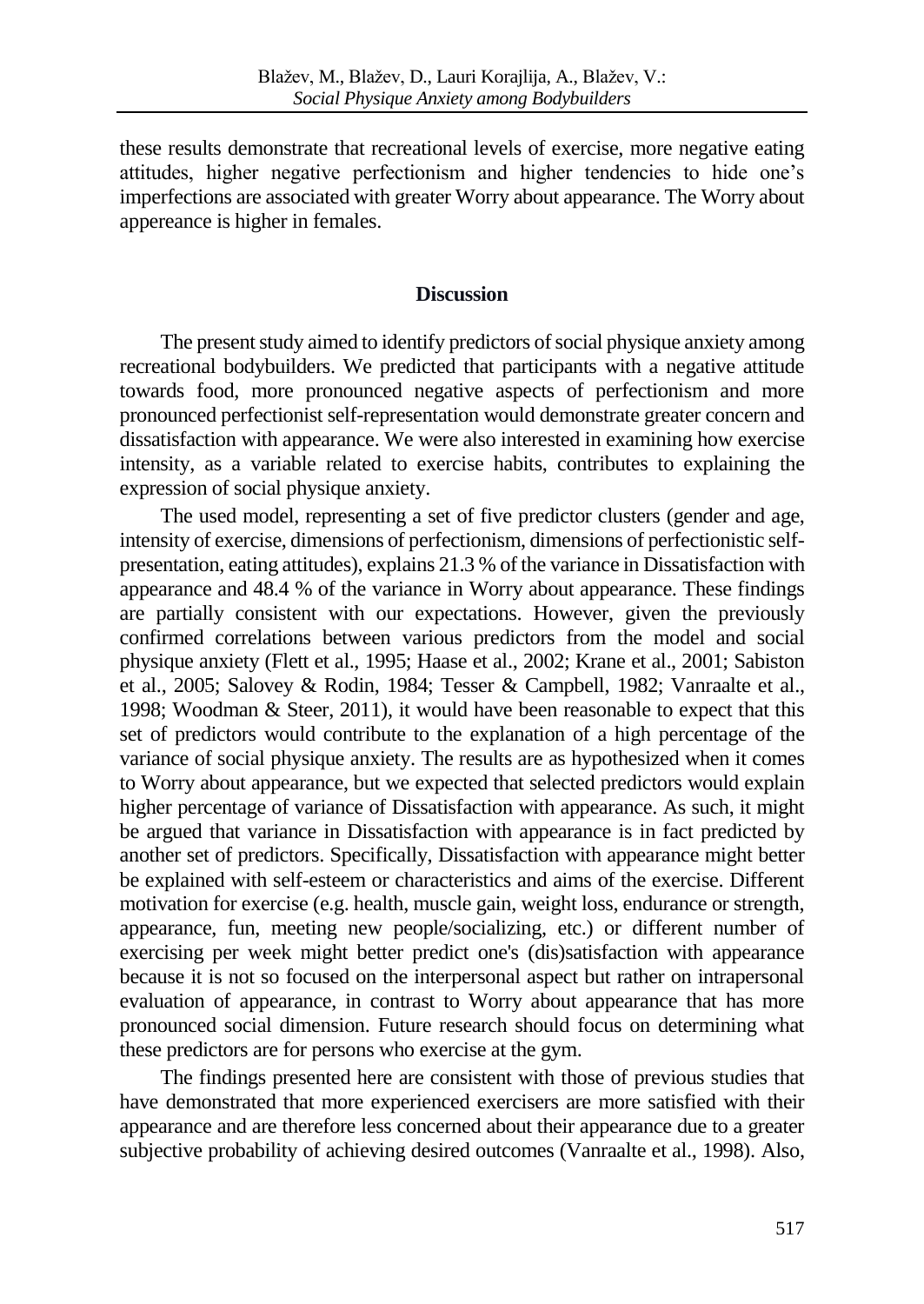negative perfectionism has been demonstrated to be an important predictor of both dimensions of social physique anxiety, a finding also confirmed in previous research (Flett et al., 1995; Sabiston et al., 2005; Woodman & Steer, 2011). Specifically, greater disagreement between current and desired physical states predicts higher levels of social physique anxiety, or greater Dissatisfaction with appearance and Worry about appearance. Furthermore, higher desire to hide imperfections from others is related to greater Worry about appearance. Indeed, bodybuilding is a sport in which the goal is to exhibit the perfect form, which increases the likelihood that individuals with a tendency towards hiding their imperfection will be more highly concerned about their looks when they feel they are not "perfect enough". The positive perfectionism failed to demonstrate its protective function when it comes to social physique anxiety.

More negative attitudes towards food were related to greater Worry about appearance, a result likely because individuals with distorted attitudes towards eating are generally more critical of their appearance due to the great personal importance placed on appearance (Eriksson et al., 2008; Sundgot-Borgen & Torstveit, 2004). Finally, women more often demonstrated concern about their appearance, a finding consistent with expectations related to the greater social pressure placed on women concerning their appearance (Hagger & Stevenson, 2010; Katula et al., 1998; Mülazımoğlu-Ballı et al., 2010). It is well-established that women are socially expected to be thin while men are expected to be muscular (Eriksson et al., 2008; Mülazımoğlu-Ballı et al., 2010; Peters & Phelps, 2001; Zabinski et al., 2001). With the onset of puberty, women move away from this social ideal while men move closer to it. Arguably, this is likely to contribute to a greater concern about appearance among women.

While perfectionist self-presentation did not additionally explain the variance in Dissatisfaction with appearance, it did make an independent contribution in explaining variance in Worry about appearance. It seems that, among recreational bodybuilders, Dissatisfaction with appearance is a variable explained by negative perfectionism and that social aspects of perfectionism (in this case, the need to present oneself as perfect) are more significant when it comes to Worry about appearance. This is probably because dimension Worry about appearance is more focused on measuring social aspect (i.e. worries about appearance in front of others) that is similar to construct of perfectionistic self-presentation that also has this social dimension, while Dissatisfaction with appearance does not have this social context pronounced, rather, it is individual's dissatisfaction with the form and the shape of their own body, regardless of others.

A number of implications stem from the findings of the present study. First, it is possible to conclude that social physique anxiety is less of a risk for individuals who exercise at serious recreational or competitive levels than for those exercising at recreational levels. However, both dimensions of social physique anxiety - Dissatisfaction with appearance and Worry about appearance - are likely to be more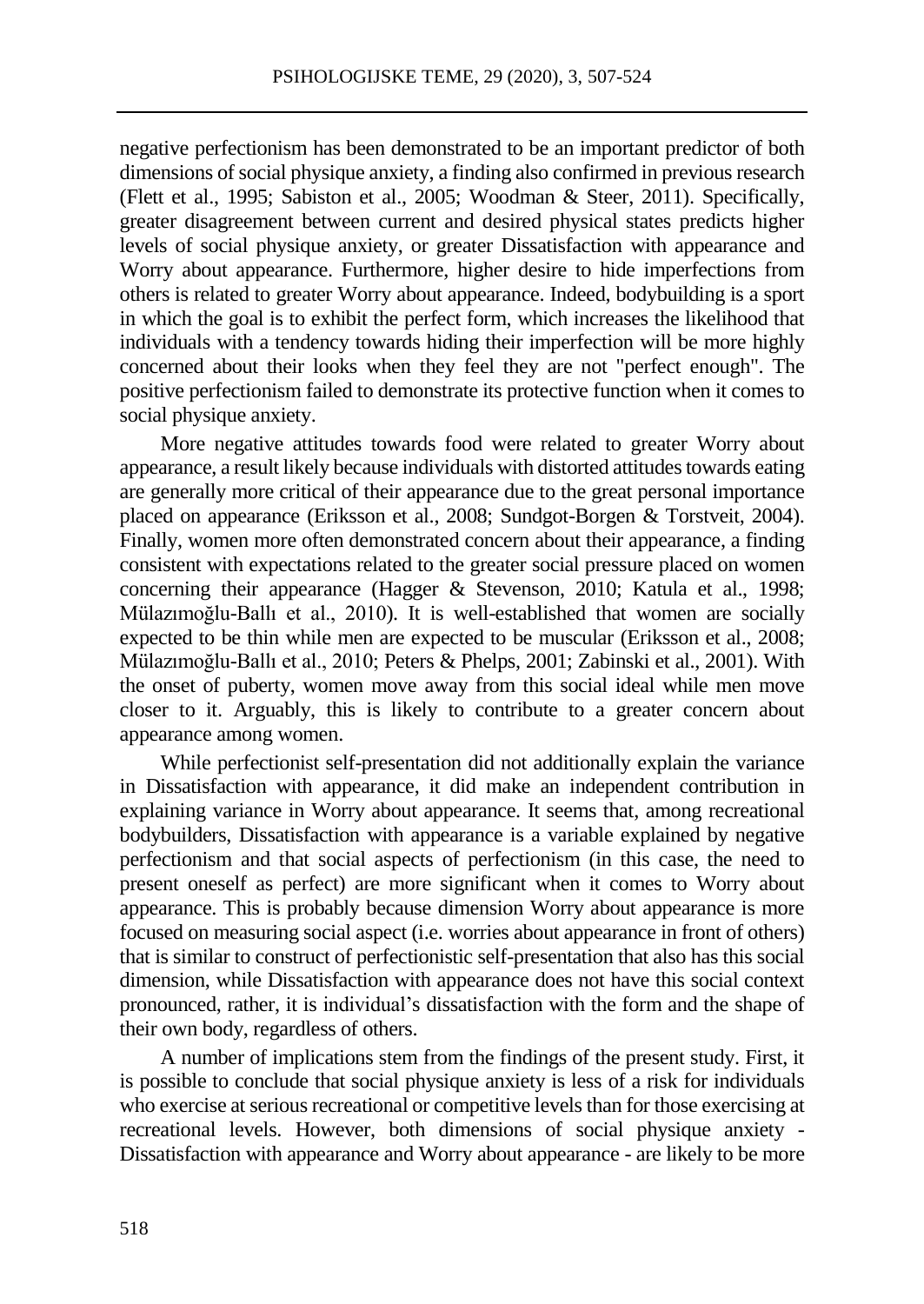pronounced among maladaptive perfectionists. Likewise, Worry about appearance will be more pronounced in those who are inclined to avoid displaying their imperfection. These findings have important implications for the work of sports psychologists and coaches who, during the training process, should pay attention to maladaptive perfectionism and need to hide imperfections in order to avoid the pernicious role of these traits in the exercise behaviour and excessive aspirations of the exerciser. The results of this study also confirm the correlation between distorted attitudes towards food and social physique anxiety, which together can represent risk factors for the development of eating disorders among exercisers. Although a highly structured diet plan is typical for bodybuilders, it is important to pay attention to the possibility that it might conceal an underlying eating disorder. Additionally, sports psychologists or coaches should also be wary of the greater sensitivity among females to developing problems with social physique anxiety.

When discussing the obtained results, it is necessary to note the limitations related to the use of the SPAS questionnaire. Due to its unexpectedly low reliability, this questionnaire was divided into two dimensions (Dissatisfaction with appearance and Worry about appearance), thus significantly reducing the number of items measuring each desired dimension (Lauri Korajlija et al., 2017). As such, previous use of this tool is not consistent with the method used in the present research, where the questionnaire was divided into two dimensions and two items were removed. A second limitation to the present study arises concerning the suitability of the sample. Namely, because the sample represents a self-selected group of recreational bodybuilders that were initially attracted to the topic of the research, the overall representativeness of the findings is reduced. Specfically, it is not possible to determine whether participants were attracted to participate in the study because they had more or less social physique anxiety than those who chose not to participate. A final limitation of the present study stems from the very low reliability of the DEAS sub-scale. For this reason, only the overall result was used for this measure.

In conclusion, our results demonstrate that negative perfectionism and negative attitudes towards food are strong predictors of social physique anxiety, while the tendency to hide our imperfections and female gender are only relevant when it comes to Worry about appearance. In future research, it will be important to consider such differences in predicting Dissatisfaction with appearance and Worry about appereance. It might be argued that recreational bodybuilders can be satisfied with their appearance, but nevertheless constantly worried about appearance because of difficulties in maintaining a fit body shape (due to injury, demanding training regimes and strict food schedules). It is also important to consider the reasons for which positive perfectionism failed to demonstrate its expected protective value.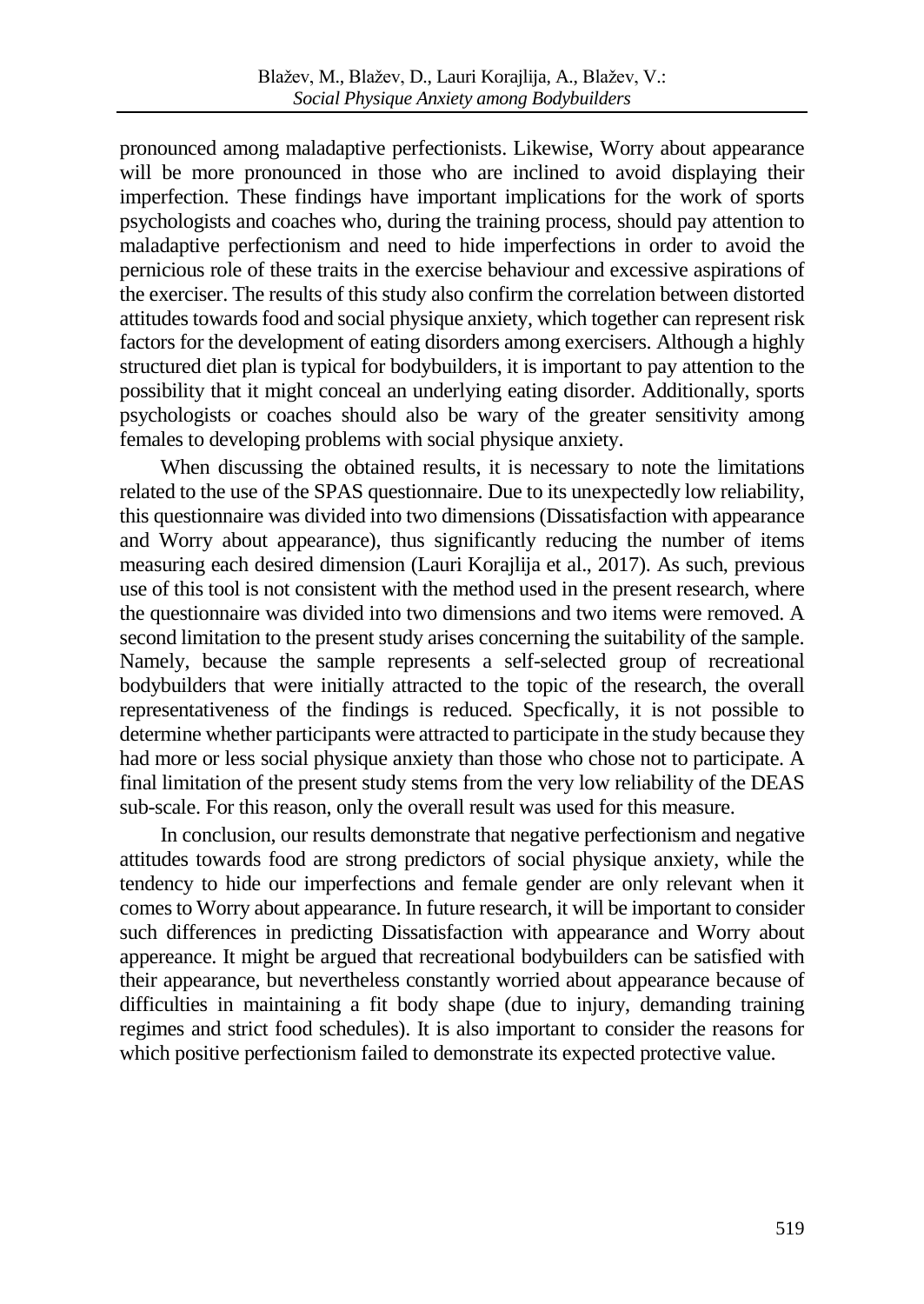#### **References**

- Adkins, E. C., & Keel, P. K. (2005). Does "excessive" or "compulsive" best describe exercise as a symptom of bulimia nervosa? *International Journal of Eating Disorder, 38*(1), 24–29.
- Alvarenga dos Santos M., Carvalhom, P. H. B., Scagliusi, F. B., & Philippi, S. T. (2013). Psychometric properties of the disordered eating attitude scale for adult men. *Journal Brasileiro de Psiquiatria*, *62*(4), 253–260.
- Andersen, R. E., Brownell, K. D., Morgan, G. D., & Barrlett, S. J. (1998). Weight loss, psychological, and nutritional patterns in competitive female bodybuilders. *Eating Disorders*, *6,* 159–167. https://doi:org/0.1080/10640269808251251
- Andersen, A. E., & DiDomenico, L. (1992). Diet vs. shape content of popular male and female magazines: A dose response relationship to the incidence of eating disorders? *International Journal of Eating Disorders*, *11*, 283–287. https://doi.org/10.1002/1098- 108X(199204)11:3<282::AID-EAT2260110313>3.0.CO;2-0
- Blouin, A. G., & Goldfield, G. S. (1995). Body image and steroid use in male bodybuilders. *International Journal of Eating Disorders*, *18*(2), 159–165. https://doi.org/10.1002/1098- 108X(199509)18:2<159::AID-EAT2260180208>3.0.CO;2-3
- Bolin, A. (1992). Flex appeal, food, and fat: Competitive bodybuilding, gender, and diet. *Play and Culture, 5*, 378– 400.
- Chapman, J., & Woodman, T. (2015). Disordered eating in male athletes: A meta-analysis. *Journal of Sports Sciences*, *34*(2), 1–9. https://doi.org/10.1080/02640414.2015. 1040824
- Davis, C., & Fox, J. (1993). Excessive exercise and weight preoccupaton in women. *Addict Behaviour, 18*(2), 201–211.
- Davis, C., & Scott-Robertson, L. A. (2000). Psychological comparison of females with anorexia nervosa and competitive male bodybuilders: Body shape ideals in the extreme. *Eating Behaviours*, *1*, 33–46. https://doi.org/10.1016/S1471-0153(00)00007-6
- Eriksson, L., Baigi, A., Marklund, B., & Lindgren, E. C. (2008). Social physique anxiety and sociocultural attitudes toward appearance impact on orthorexia test in fitness participants. *Scandinavian Journal of Medicine & Science in Sports, 18*(3), 389–394.
- Flett, G. L., & Hewitt, P. L. (2005). The perils of perfectionism in sports and exercise. *American Psychological Society*, *14*(1), 14–18. https://doi.org/10.1111/j.0963-7214.2005.00326.x
- Flett, G. L., Hewitt, P. L., Endler, N. S., & Tassone, C. (1995). Perfectionism components of state and trait anxiety. *Current Psychology: Developmental, Learning, Personality, Social*, *13*(4), 326–350. https://doi.org/10.1007/BF02686891
- Goldfield, G. S. (2009). Body image, sisordered eating and anabolic steroid use in female bodybuilders. *Eating Disorders, 17*, 200–210.
- Goldfield, G. S., Harper, D. W., & Blouin, A. G. (1998). Are bodybuilders at risk for eating disorders? *Eating Disorders: The Journal of Treatment and Prevention, 17*, 200–210.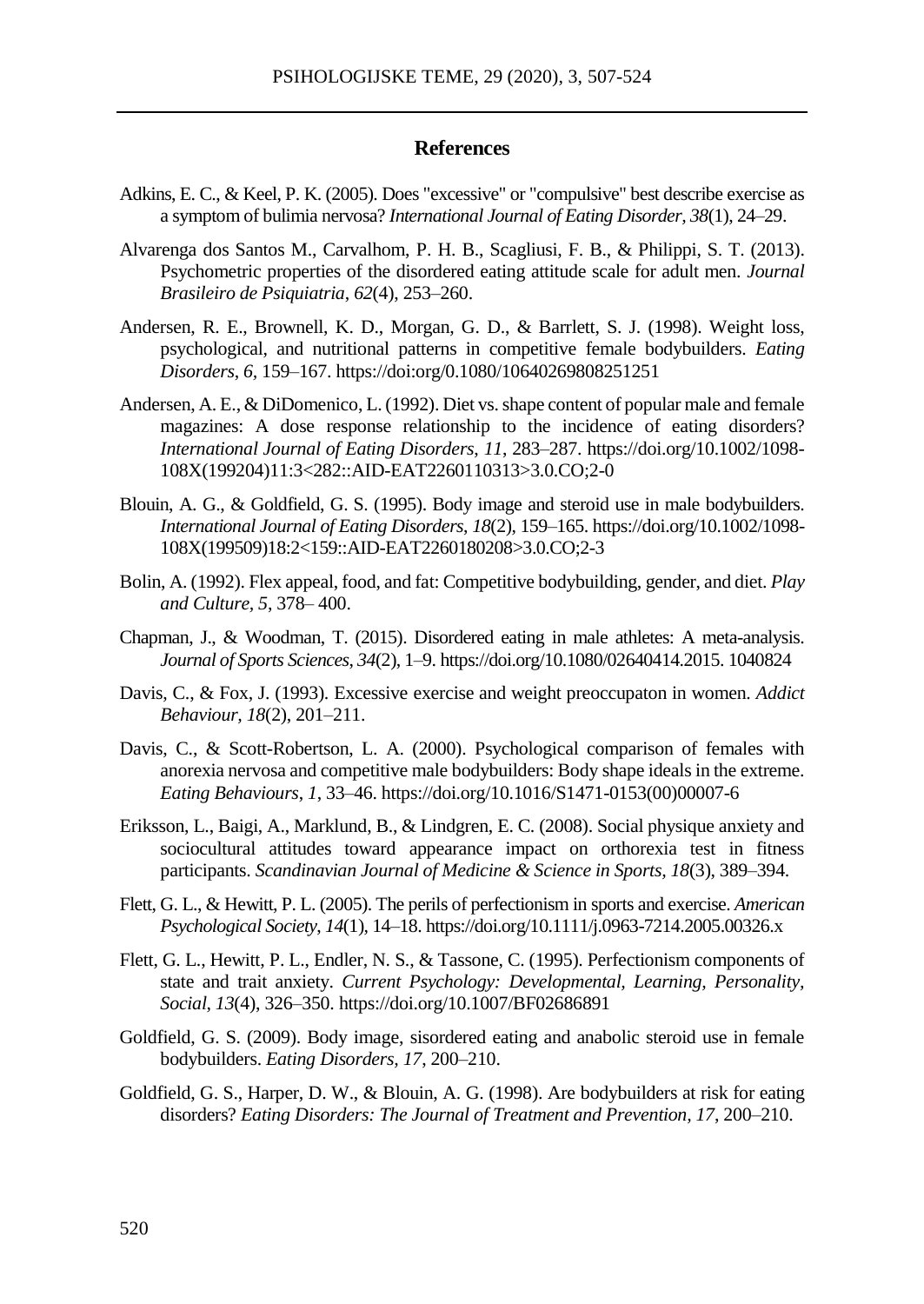- Goldfield, G. S., & Woodside, B. (2009). Body image, disordered eating, and anabolic steroids in male bodybuilders: Current versus former users. *The Physician and Sports Medicine, 1*(37), 111–114.
- Griffiths, R. A., Mallia‐Blanco, R., Boesenberg, E., Ellis, C., Fischer, K., Taylor, M., & Wyndham, J. (2000). Restrained eating and sociocultural attitudes to appearance and general dissatisfaction. *European Eating Disorders Review, 8*(5), 394–402. https://doi.org/10.1002/1099-0968(200010)8:5<394::AID-ERV358>3.0.CO;2-B
- Haase, A. M., Prapavessis, H., & Owens, R. G. (2002). Perfectionism, social physique anxiety and disordered eating: A comparison of male and female elite athletes. *Psychology of Sport and Exercise*, *3*, 209–222. https://doi.org/10.1016/S1469-0292(01)00018-8
- Hausenblas, H. A., Brewer, B., & Vanraalte, J. L. (2004). Self-presentation and exercise. *Journal of Applied Sport Psychology, 1,* 3–18. https://doi.org/10.1080/10413200490260026
- Hagger, M. S., & Stevenson, A. (2010). Social physique anxiety and physical self-esteem: Gender and age effects. *Psychology and Health*, *25*(1), 89–110. https://doi.org/10.1080/ 08870440903160990
- Hart, E. A., Leary, M. R., & Rejeski, W. J. (1989). The measurement of social physique anxiety. *Journal of Sport and Exercise Psychology, 11*, 94–104. https://doi.org/10.1123/ jsep.11.1.94
- Hewitt, P. L., Flett, G. L., Sherry, S. B., Habke, M., Parkin, M., Lam, R. W., McMurtry, B., Ediger, E., Fairlie, P., & Stein, M. B. (2003). The interpersonal expression of perfection: Perfectionistic self-presentation and psychological distress. *Journal of Personality and Social Psychology*, *84*(6), 1303–1325. https://doi.org/10.1037/0022-3514.84.6.1303
- Homan, K. (2010). Athletic-ideal and thin-ideal internalization as prospective predictors of body dissatisfaction, dieting, and compulsive exercise. *Body Image, 7*, 240–245. https://doi.org/10.1016/j.bodyim.2010.02.004
- Höglund, K., & Normén, L. (2002). A high exercise load is linked to pathological weight control behavior and eating disorders in female fitness instructors. *Scandinavian Journal of Medicine and Science in Sports, 12*(5), 261–275. https://doi.org/10.1034/j.1600- 0838.2002.10323.x
- Hurst, R., Hale, B., Smith, D., & Collins, D. (2000). Exercise dependence, social physique anxiety, and social support in experienced and inexperienced bodybuilders and weightlifters. *British Journal of Sports Medicine, 34*(6), 431–435.
- Katula, J. A., McAuley, E., Mihalko, S. L., & Bane, S. M. (1998). Mirror, mirror on the wall... exercise environment influences on self-efficacy. *Journal of Social Behavior and Personality*, *13*, 319–332.
- Kline, R. B. (2005). *Principles and practice of structural equation modeling.* Guilford.
- Koyuncu, M., Tok, S., Canpolat, A. M., & Catikkas, F. (2010). Body image satisfaction and dissatisfaction, social physique anxiety, self-esteem, and body fat ratio in female exercisers and nonexercisers. *Social Behaviour and Personality*, *38*(4), 561–570. https://doi.org/10.2224/sbp.2010.38.4.561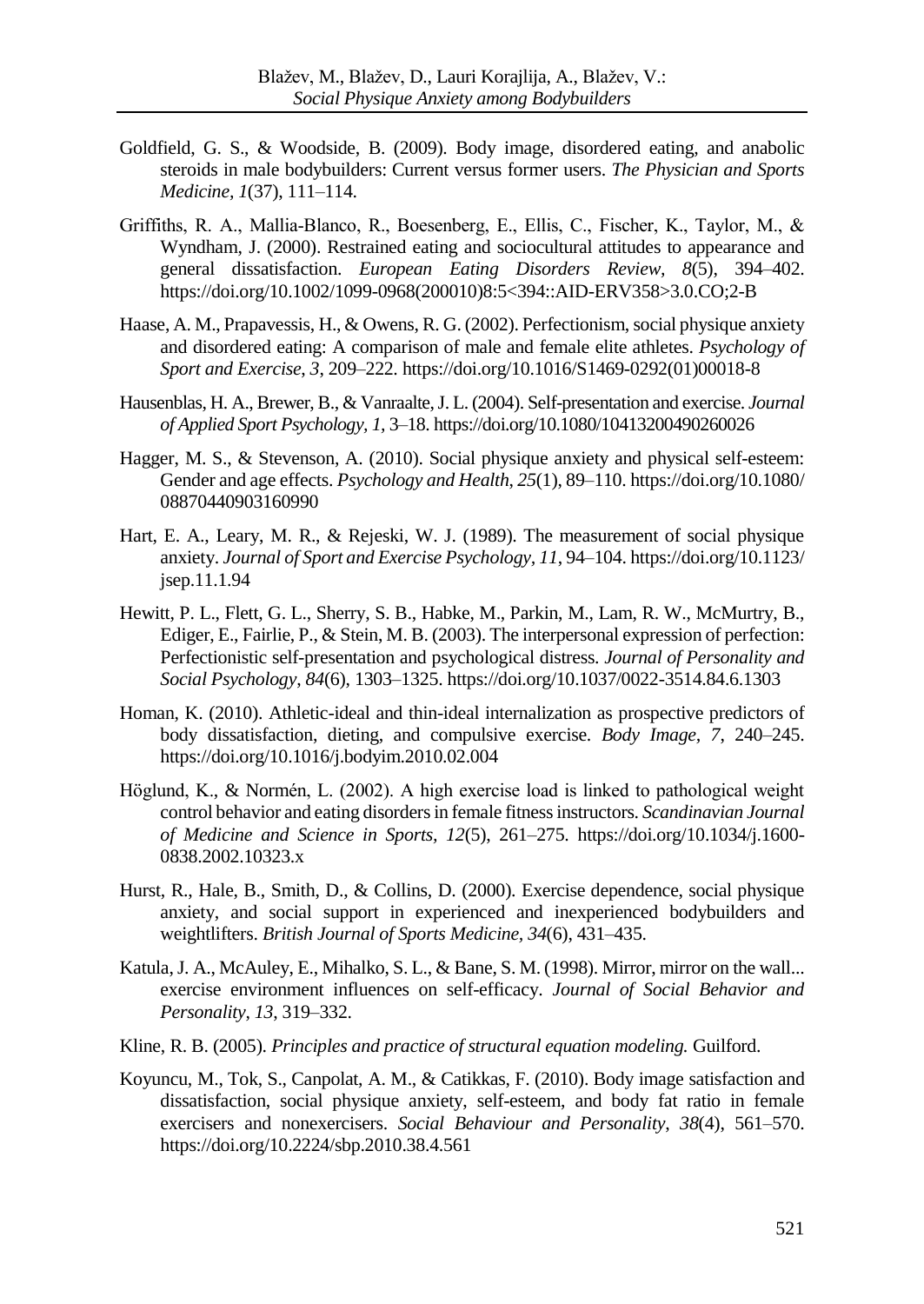- Krane, V., Stiles-Shipley, J. A., Waldron, J., & Michalenok, J. (2001). Relationships among body satisfaction, social physique anxiety, and eating behaviors in female athletes and exercisers. *Journal of Sport Behavior*, *24*, 247–264.
- Krentz, E. M., & Warschburger, P. (2011). Sports-related correlates of disordered eating in athletic sports. *Psychology of Sport and Exercise, 12*(4), 375–382. https://doi.org/10. 1016/j.psychsport.2011.03.004
- Krentz, E. M., & Warschburger, P. (2013). A longitudinal investigation of sports-related risk factors for disordered eating in aesthetic sports. *Scandinavian Journal of MedicineiScience in Sports*, *23*, 303–310. https://doi.org/10.1111/j.1600-0838. 2011.01380.x
- Lauri Korajlija, A., Blažev, D., Blažev, M., & Blažev, V. (2017). Social physique anxiety among bodybuilders. *Collegium Antropologicum, 41*(3), 247–255.
- Leary, M. R., & Kowalski, R. M. (1990). Impression management: A literature review and two component model. *Psychological Bulletin*, *107*, 34–47.
- McLaren, L., Gauvin, L., & White, D. (2001). The role of perfectionism and excessive commitment to exercise in explaining dietary restraint: Replication and extension. *International Journal of Eating Disorders*, *29*, 307–313. https://doi.org/10.1002/eat.1023
- Mitchell, L., Murray, S. B., Cobley, S, Hackett, D., Gifford, J., Capling, L., & O'Connor, H. (2016). Muscle dysmorphia symptomatology and associated psychological features in bodybuilders and non-bodybuilder resistance trainers: A systematic review and metaanalysis. *Sports Medicine*, *47*(2), 233–259. https://doi.org/10.1007/s40279-016-0564-3
- Mülazımoğlu-Ballı, Ö., Koca, C., & Aşçı, F. H. (2010). An examination of social physique anxiety with regard to sex and level of sport involvement. *Journal of Human Kinetics*, *26*, 115–122. https://doi.org/10.2478/v10078-010-0055-9
- Peters, M. A., & Phelps, L. (2001). Body image dissatisfaction and distortion, steroid use, and sex differences in college age bodybuilders*. Psychology in the Schools, 38*(3), 283–289. https://doi.org/10.1002/pits.1018
- Sabiston, C. M., Crocker, P. R. E., & Munroe-Chandler, K. J. (2005). Examining currentideal discrepancy scores and exercise motivations as predictors of social physique anxiety in exercising females. *Journal of Sport Behavior*, *28*, 68–85.
- Sabiston, C. M., Sedgwick, W. A., Crocker, P. R. E., Kowalski, K. C., & Mack, D. E. (2007). Social physique anxiety in adolescence: An exploration of influences, coping strategies, and health behaviors. *Journal of Adolescent Research, 22*(1), 78–101.
- Salovey, P., & Rodin, J. (1984). Some antecedents and consequences of social-comparison jealousy. *Journal of Personality and Social Psychology*, *47*, 780–792. https://doi.org/10. 1037/0022-3514.47.4.780
- Schwarz, H. C., Gairrett, R. L., Arguete, M. S., & Gold, E. S. (2005). Eating attitudes, body dissatisfaction, and perfectionism in female college athletes. *North American Journal of Psychology*, *7*(3), 345–352.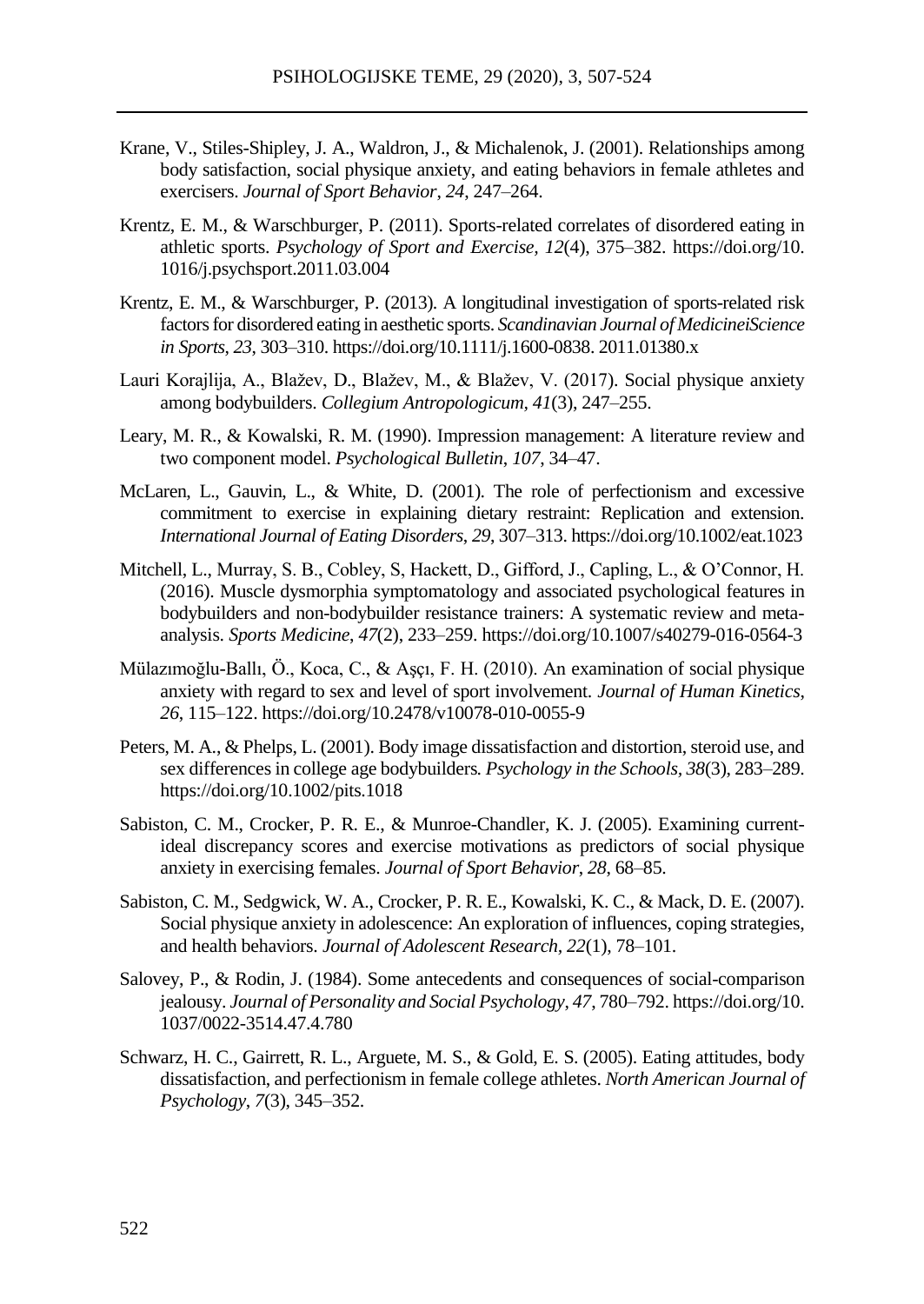- Slaney, R. B., Rice, K. G., Mobley, M., Trippi, J., & Ashby, J. S. (2001). The Revised Almost Perfect Scale. *Measurement and Evaluation in Counseling and Development, 34*(3), 130–145. https://doi.org/10.1037/t02161-000
- Smolak, L., Murnen, S. K., & Ruble, A. E. (2000). Female athletes and eating problems: A meta-analysis. *International Journal of Eating Disorders*, *27*, 371–380. https://doi.org/10.1002/(SICI)1098-108X(200005)27:4<371::AID-EAT1>3.0.CO;2-Y
- Stice, E. (2002). Risk and maintenance factors for eating pathology: A meta-analytic review. *Psychological Bulletin, 128*(5), 825–848. https://doi.org/10.1037/0033-2909.128.5.825
- Sundgot-Borgen, J., & Torstveit, M. K. (2004). Prevalence of eating disorders in elite athletes is higher than in the general population. *Clinical Journal of Sport Medicine, 14*(1), 25–32.
- Tesser, A., & Campbell, J. (1982). Self-evaluation maintenance and the perception of friends and strangers. *Journal of Personality, 50,* 261–279. https://doi.org/10.1111/j.1467- 6494.1982.tb00750.x
- Thompson, J. K., & Stice, E. (2001). Thin ideal internalization mounting evidence for a new risk factor for body image disturbance and eating pathology. *Current Direction in Psychological Science, 10*(5), 181–183. https://doi.org/10.1111/1467-8721.00144
- Vanraalte, J. L., Schmelzer, G. L., Smith, C. C., & Brewer, B. W. (1998). Social physique anxiety in competitive women athletes. *Journal of Gender, Culture, and Health*, *3*, 111–120.
- Williamson, D. A., Netemeyer, R. G., Jackman, L. P., Anderson, D. A., Funsch, C. L., & Rabalais, J. Y. (1995). Structural equation modeling of risk factors for the development of eating disorder symptoms in female athletes. *International Journal of Eating Disorders*, *17*, 387–393. https://doi.org/10.1002/1098-108X(199595)17:4<387::AID-EAT2260170411>3.0.CO;2-M
- Woodman, T., & Steer, R. (2011). Body self-discrepancies and women's social physique anxiety: The moderating role of the feared body. *British Journal of Psychology*, *102*, 147–160. https://doi.org/10.1348/000712610X507821
- Zabinski, M. F., Calfas, K. J., Gehrman, C. A., Wilfley, D. E., & Sallis, J. F. (2001). Effects of a physical activity intervention on body image in University seniors: Project GRAD. *Annals of Behavioral Medicine*, *23*, 247–252. https://doi.org/10.1207/S15324796ABM2304\_3
- Zucker, N. L., Womble, L. G., Williamson, D. A., & Perrin, L. A., (1999). Protective factors for eating disorders in female college athletes. *Eating Disorders*, *7*, 207–218. https://doi.org/10.1080/10640269908249286